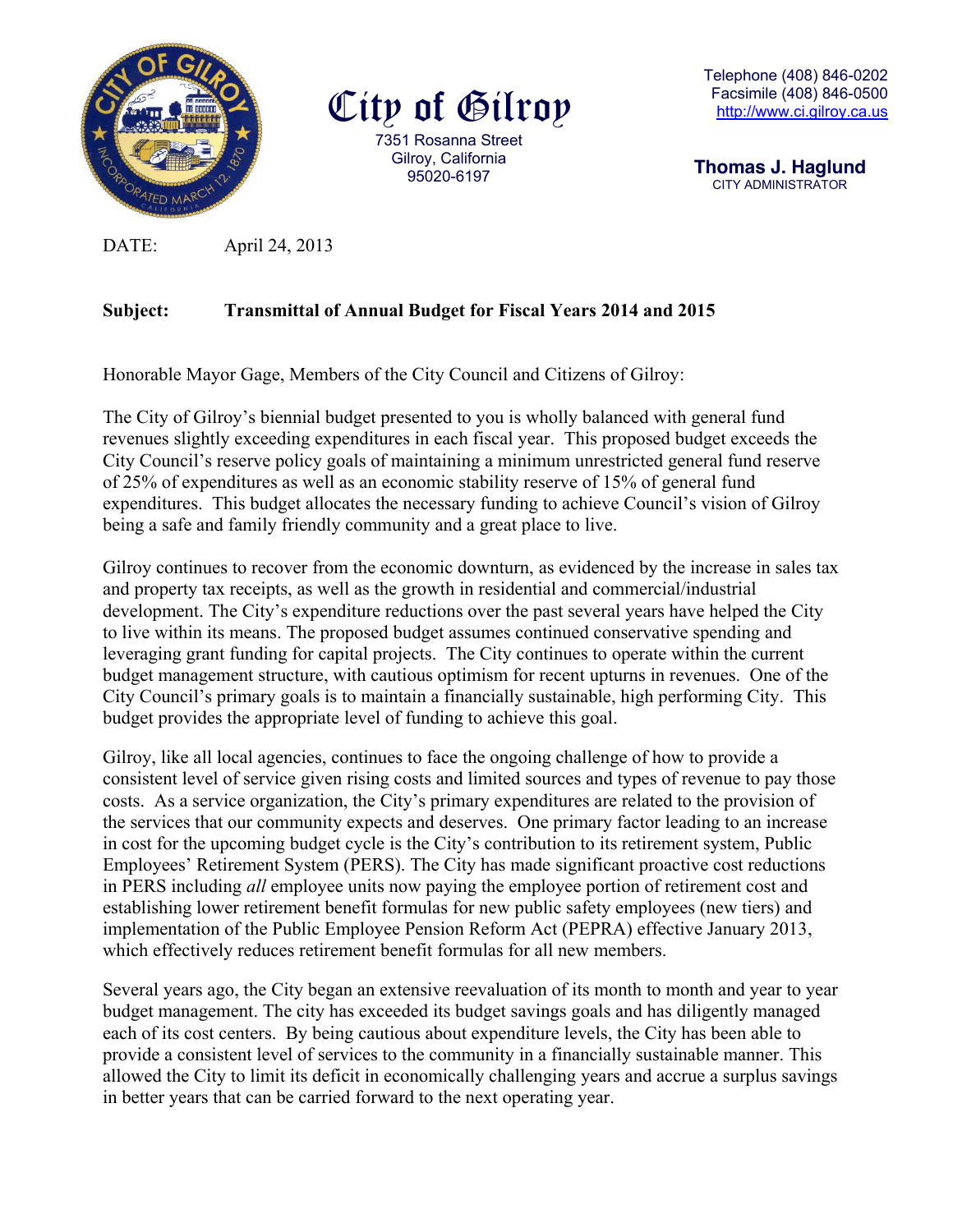The City continues to be successful in obtaining numerous grants to assist with both operations and capital projects. The City has benefited from American Recovery and Reinvestment Act (ARRA) or stimulus funds, the COPS grant, stimulus sidewalk and trails grants, home loan and housing assistance and the SAFER (Staffing for Adequate Fire and Emergency Response) grant. For the upcoming budget cycle, the City has applied for numerous grants for capital projects, including funding from the One Bay Area Grant (OBAG) program and the Bicycle Expenditure Program (BEP).

California's and the nation's economy continue to rebound. According to MuniService's Economic Overview news, employment is expected to grow 1.3% in 2013 and 2.4% in 2014. Payrolls will grow at 1.4% and 2.2% in the respective forecast years. Real personal income growth is forecast to be 1.8% in 2013 followed by 3.1% in 2014. Unemployment will fall through 2013 and will average approximately 9.7% for the year. In 2014 it is expected that the unemployment rate will drop to 8.4% on average.

At the Federal level, the UCLA Anderson School Forecast states that the US Gross Domestic Product will grow at less than a 2% annual rate through mid-2013. After that, the forecast expects growth to pick up and exceed 3% for most of 2014 with housing activity leading the way. Unemployment will stay close to the current 7.9% rate in 2013, but gradually decline to 7.2% by the end of 2014. By the end of the forecast period, inflation is expected to be above the Fed's 2% target.

## **Operating Budget Summary**

Attached you will find the proposed budget for Fiscal Years 2014 and 2015 (FY 14 and FY 15) containing budgeted operational revenues and expenditures for each of the City's funds. The total combined budget for FY 14 and FY 15 is \$119.5 million and \$122.4 million, respectively. These overall budget totals include a general fund budget in FY 14 of \$42.3 million, representing an increase of 4.7% over FY 13. The FY 15 general fund budget of \$43.0 million, represents an increase of 1.9% over FY 14.

# **Capital Improvement Budget Summary**

The CIB provides the roadmap of programs and projects to be undertaken in Gilroy over the coming 6 year period and provides the statutory projection of capital projects for the biennial budget period. The CIB has been reviewed by the Planning Commission and was recommended for approval to the City Council as being consistent with the City's General Plan, on April 4, 2013.

# **South County Regional Water Authority (SCRWA)**

Also included in the Council's packet is the SCRWA budget. The SCRWA is a joint powers authority of the cities of Gilroy and Morgan Hill. Formed in 1992 the Authority serves both cities treating approximately 2.4 - 2.6 billion gallons of wastewater and producing 600-650 million gallons of recycled wastewater each year for use in landscaping, agricultural, industrial and other applications. The budget represents the operating and capital requirements of SCRWA for FY 14 and FY 15. The SCRWA Board reviewed the proposed budget on April 3, 2013 and will consider it for adoption on May 1, 2013.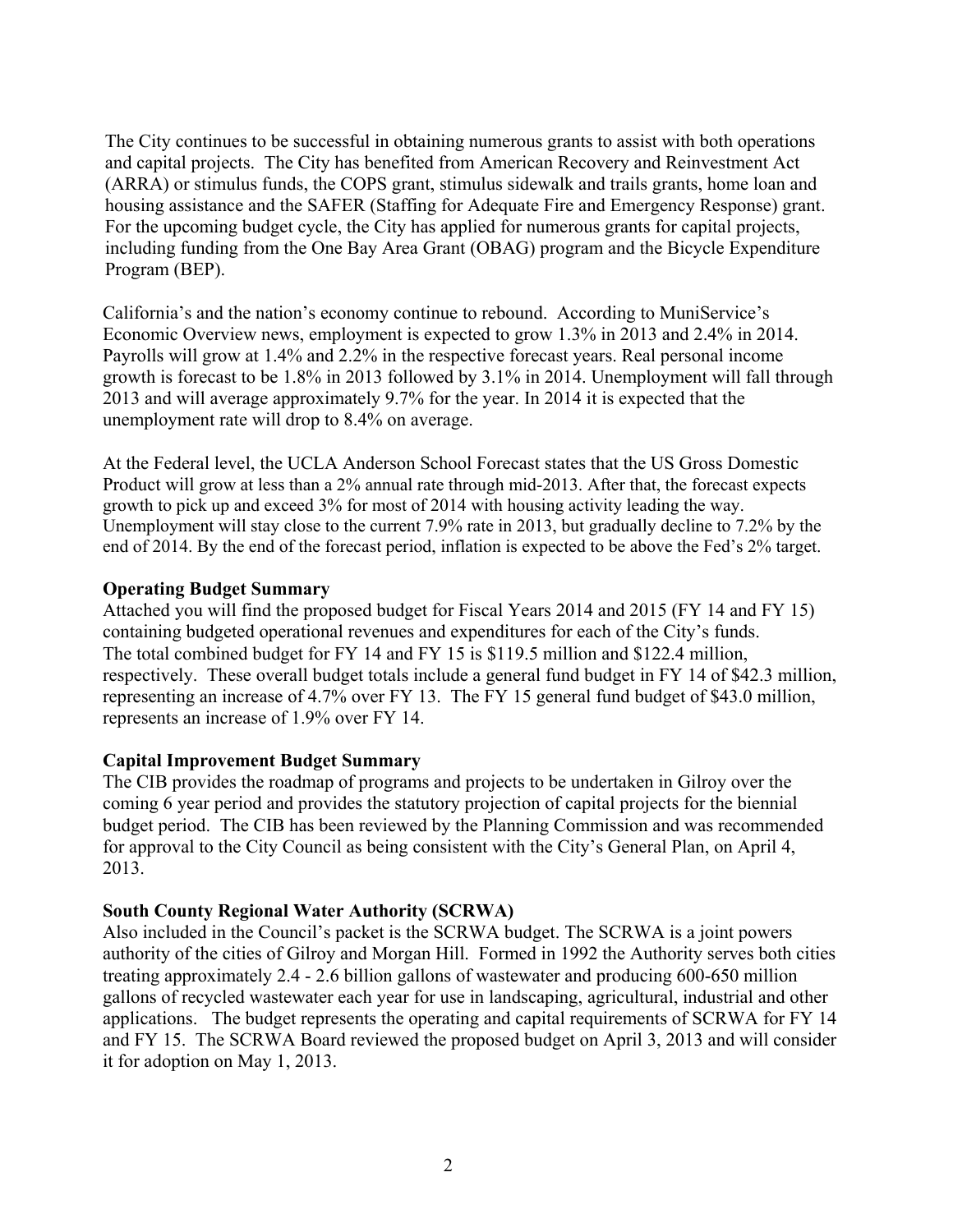# **Two Year (Biennial) Budget**

This two year budget offers the City Council the ability to provide for more systematic long range planning over the budget term, achieve efficiencies in the second year of the budget by relieving staff of the budget preparation process to instead focus on validation efforts for the second year of the budget and other worthwhile projects. The two year budget also demonstrates a commitment to operate the City over the long term with the goal of mitigating deficit spending to the greatest extent possible while genuinely pursuing a balanced budget.

Included in the budget are programmatic details including each division's primary goals and objectives with performance and benchmarking measures that help in defining both the scope of operations of the City, but also measuring performance in pursuit of efficiencies and discovery of new and improved methods of operation. The budget document highlights the goals and objectives of the City's divisions including an identification of productivity and benchmarking measures that will test the performance of operations and serve as a guide for future decisions relative to the City's operational and capital needs. Included in the budgetary goals and objectives developed for the coming years are efforts to address the City Council's goals for the next 5 years  $(2013 - 2018)$  which are to:

- 1. Maintain a Financially Sustainable, High Performing City
- 2. Upgrade City Infrastructure and Facilities
- 3. Create a More Livable Gilroy Community for All
- 4. Develop a Thriving Gilroy Downtown

Below is a summary of each of the significant funds that account for the City's operational revenues and expenditures.

# **GENERAL FUND**

The General Fund accounts for all resources except for those where a separate fund is necessary for legal or administrative purposes. This fund includes the City's general purpose services that relate to public safety, public works, community development, finance and administration.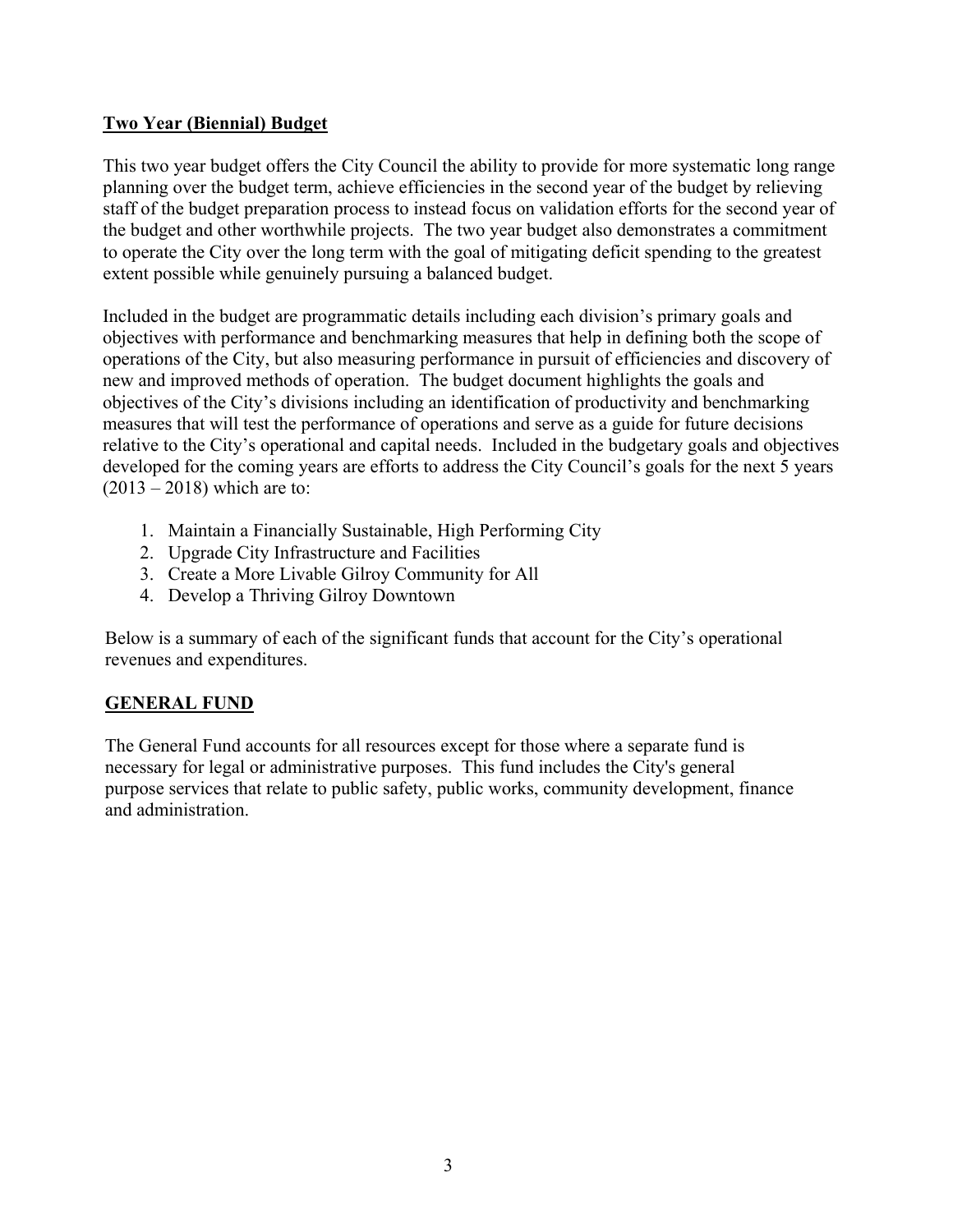## **General Fund Balance**

Summary of General Fund (100) projections for FY 14 and FY 15:

| Revenues                             | 41,971,529     | 42,696,323   |
|--------------------------------------|----------------|--------------|
| <b>Accumulated Annual Savings</b>    | 350,000        | 350,000      |
| Expenditures                         | (42, 250, 132) | (43,037,274) |
| Operating Income                     | 71,397         | 9,049        |
|                                      |                |              |
| Beginning Fund Balance               | 22,549,710     | 21,221,107   |
| Less Accumulated Annual Savings      | (350,000)      | (350,000)    |
| Less Reserves for Capital Outlay     | (1,050,000)    | (1,050,000)  |
| Beginning Fund Balance               | 21,149,710     | 19,821,107   |
|                                      |                |              |
| Projected Ending Fund Balance        | 21,221,107     | 19,830,156   |
| <b>Economic Stability Reserve</b>    | 6,337,520      | 6,455,591    |
| Minimum General Fund Reserve         | 10,562,533     | 10,759,319   |
| Remainding Unrestricted Fund Balance | 4,321,054      | 2,615,246    |
|                                      |                |              |
|                                      |                |              |

#### **General Fund Reserves**

In May 2010, City Council adopted a new general fund reserve policy of retaining a general fund reserve equal to 25% of annual general fund expenditures, or approximately \$10.6 million for FY 14. In addition, Council adopted the establishment of a separate economic stability reserve that is used only for limited purposes, at 15% of general fund expenditures, or approximately \$6.3 million for FY 14. The City continues to meet and exceed its minimum general fund reserve levels (25% general fund reserve and 15% economic stability reserve). The City projects a remainder unrestricted general fund reserve balance of approximately \$4.3 million for FY 14 in addition to the general fund reserve accounts. All totaled the reserve position of the city provides approximately 6 months of operating funds in the event of a calamitous economic impact or disaster response.

As the City has more than the required level of reserves, \$1.4 million in each of FY 14 and FY 15, from the unrestricted fund balance or accumulated annual savings, will be used for capital outlay reserve, economic incentives and to provide a hedge against any unanticipated revenue or expense fluctuations in FY 14 and 15. This total amount of approximately \$2.8 million represents the use of some of the surplus, or accumulated annual savings, from FY 10 through FY 12. This budget continues the economic incentives transfers from the general fund to the impact funds and funding the replacement reserves for the City's Fleet, Equipment Outlay and Information Technology funds. In FY 14 and FY 15 such transfers will continue to make the impact funds whole for the previously granted incentives and to build capital reserves for future projects.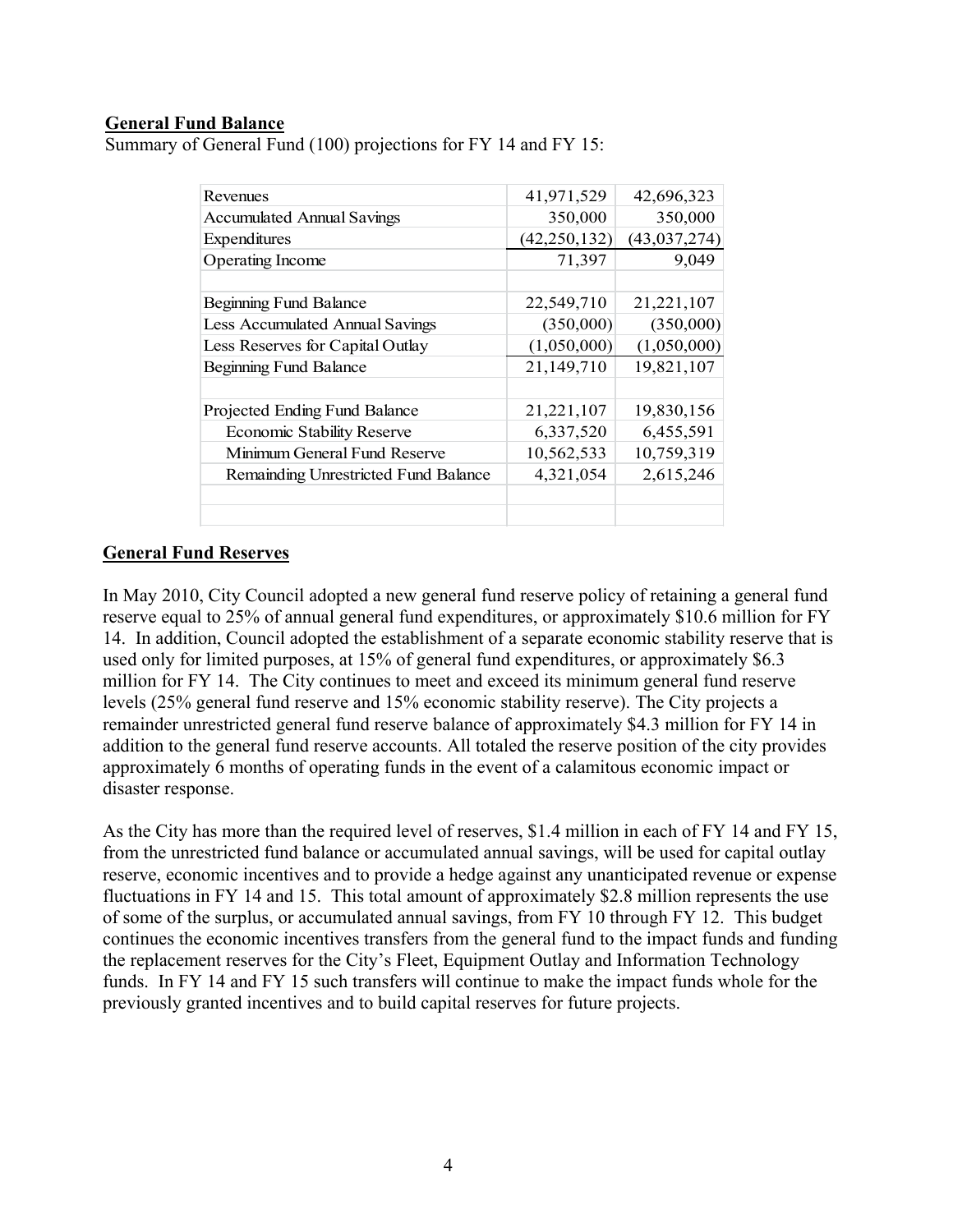## **General Fund Revenues**

The primary revenues in the general fund include sales tax, property tax, utility users' taxes, charges for services, franchise fees, transient occupancy tax and licenses and permits. Below is a breakdown of the City's general fund revenues, as well as each tax source within the general fund.



# Sales Tax

Sales tax receipts for FY 14 are anticipated to total \$14.3 million, up from projected FY 13 actual receipts of \$14.0 million and lower than the FY 13 budget of \$14.5 million. Actual sales tax receipts in FY 1991 through FY 2012, as well as projections for FY 2013 through 2015 are adjacent.

The City's sales tax is continuing to improve, indicating Gilroy's favorable economic rebound as a result of its strong



sales tax base. Sales tax has steadily improved since its low in 2008 and the City has experienced 12 straight quarters of sales tax growth. By FY 15, we anticipate rebounding to the high point of approximately \$14.5 million experienced in 2007.

Gilroy's sales tax figures infer that the City's strong retail base as a regional destination for shopping has survived the recession. Indeed, Gilroy has successfully positioned itself as a regional draw for retail shopping and as a sales tax "capture" community in that the City's sales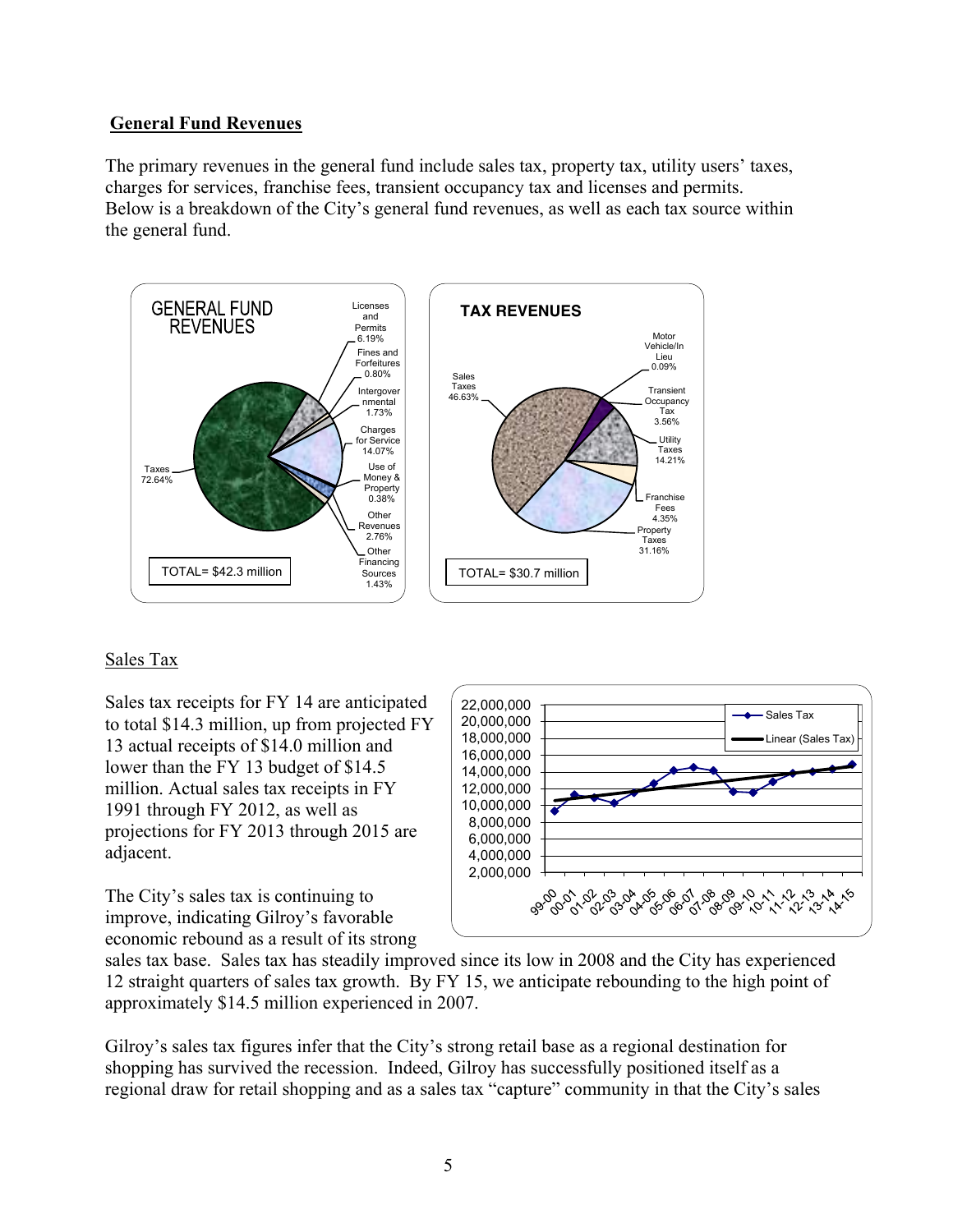tax receipts are approximately 260% per capita. The chart below demonstrates the strength of Gilroy's sales tax capture. Percent of Potential Sales Tax: Less than 100% indicates leakage and more than 100% indicates capture based on disposable income in Santa Clara County.



The City works closely with MuniServices in analyzing historical sales tax data and projecting future tax revenue. The projected sales tax for FY 14 and FY 15 assumes slight growth in each of the sales tax categories, and the City's sales tax base is adjusted for any new or departing business and any Gilroy specific factors.

# Property Tax

Growth in real estate development benefited the City previously by leading to a rapidly increasing assessed property tax valuation, which fell over the last few years as a result of the deteriorated national economic conditions that contributed to a significant decline in development. However, the City has seen slight growth in the past few years and expects this growth to continue into the next budget cycle, increasing the City's property tax revenue.

The proposed budget for FY 14 and FY 15 is \$9.6 million and \$9.9 million, respectively, which compares to budgeted FY13 property tax revenue of \$9.2 million. FY 13 projected property tax revenue will exceed budget due to the receipt of a \$460K one-time payment from the County of Santa Clara for the recalculation of the Property Tax Administrative Fee for FY 2004-05 through 2011-12. The fee will be lower in future years, therefore increasing the City's net property tax revenue.

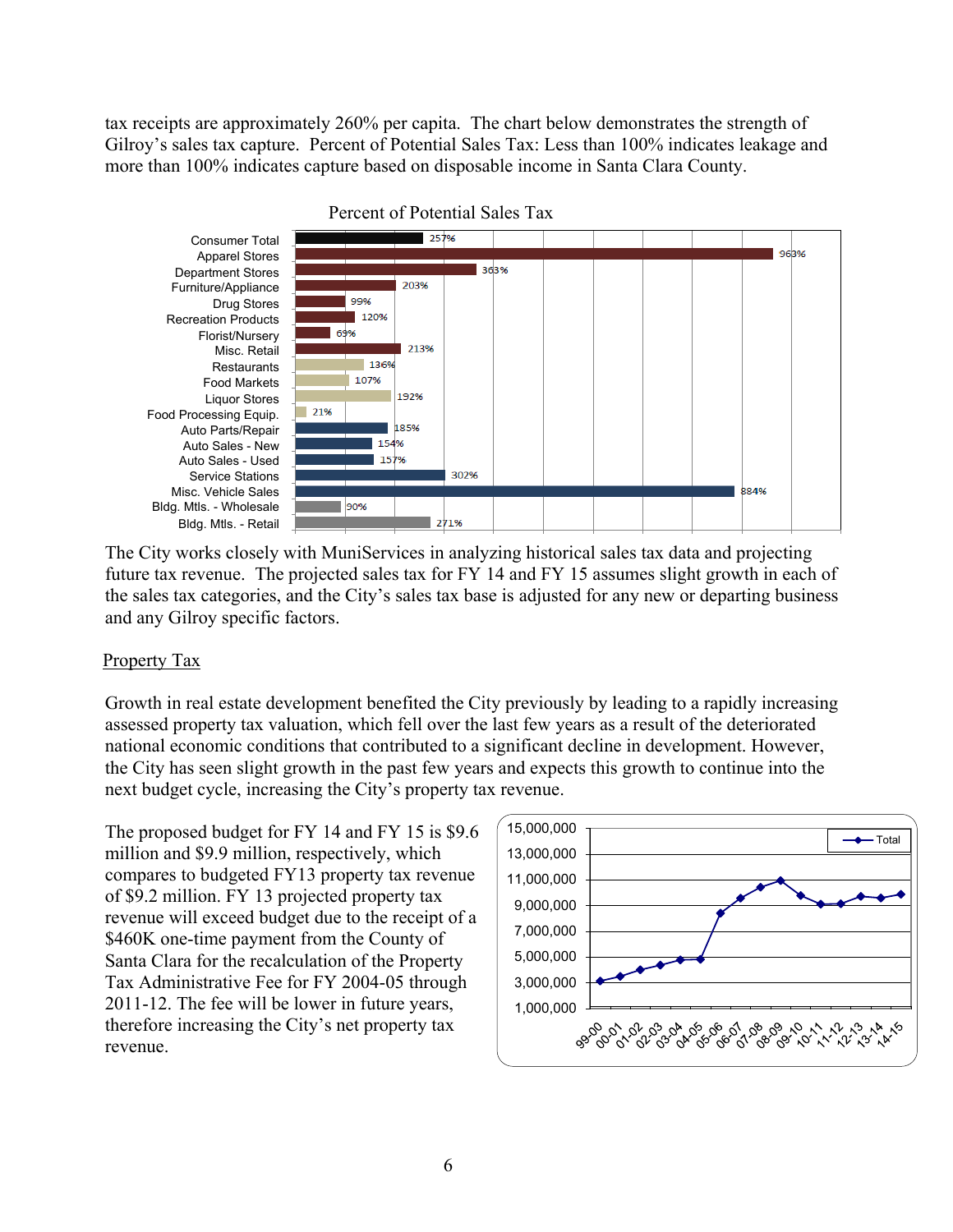In February 2011 the Santa Clara County Assessor's Office informed local jurisdictions that the California Consumer Price Index (CCPI) that would be applied to property values for the 2011/2012 roll was 0.753%. This was an indication that overall property values were projected to increase slightly in FY 12. The CCPI for the 2010/2011 roll was (0.237) %; this was the first time that the CCPI was negative. Proposition 13 provides that the assessed value of all real property cannot increase by more than two percent annually, unless there is a change of ownership or new construction. Since Proposition 13 passed by the voters in 1978, the CCPI has exceeded the two percent limit in all but six years. The final CCPI factor effective for the 2012/2013 assessment roll is 2.0%. The City anticipates that the property tax receipts will increase due to this factor as well as due to the increase in development growth and the lower amount of foreclosures. The chart below shows the number of foreclosures in Gilroy from 2008 through 2012.

| Year | Foreclosures |
|------|--------------|
| 2008 | 503          |
| 2009 | 321          |
| 2010 | 225          |
| 2011 | 229          |
| 2012 | 112          |

Source: Santa Clara County Assessor

#### Utility Users' Tax

The City receives utility users' tax from several sources: PG&E, steam, gas and electric, phone, wireless phone and cable television. The City's budgeted utility users' tax for FY 14 and FY 15 of \$4.4 million in each year is slightly lower than the FY 13 budget of \$4.5 million. Over the last year UUT from land lines (home phones) and wireless providers has decreased as a result of the greater use of smart phones. Many consumers have cancelled service to their land lines and are foregoing telephone calls in favor of texting, tweeting, and e-mailing.

#### Building, Engineering and Planning Fees

Beginning in FY 11, the City benefited from unanticipated development and saw a corresponding increase in fee revenue. The increase continued into FY 12 and FY 13. Building, engineering, planning and hazmat fees budgeted for FY 14 and FY 15 are \$5.9 million and \$6.3 million, respectively.

The Community Development and Public Works Departments conducted extensive surveys of anticipated developer activity and compared this data against approved projects in establishing the revenue projections for FY 14 and FY 15. The City is listening to the development community and has worked closely with them in establishing the revenue projections. This budget discounts to a certain extent the projections provided by the development community to be conservative, yet account for the marked rise in development related activity. A large portion of the general fund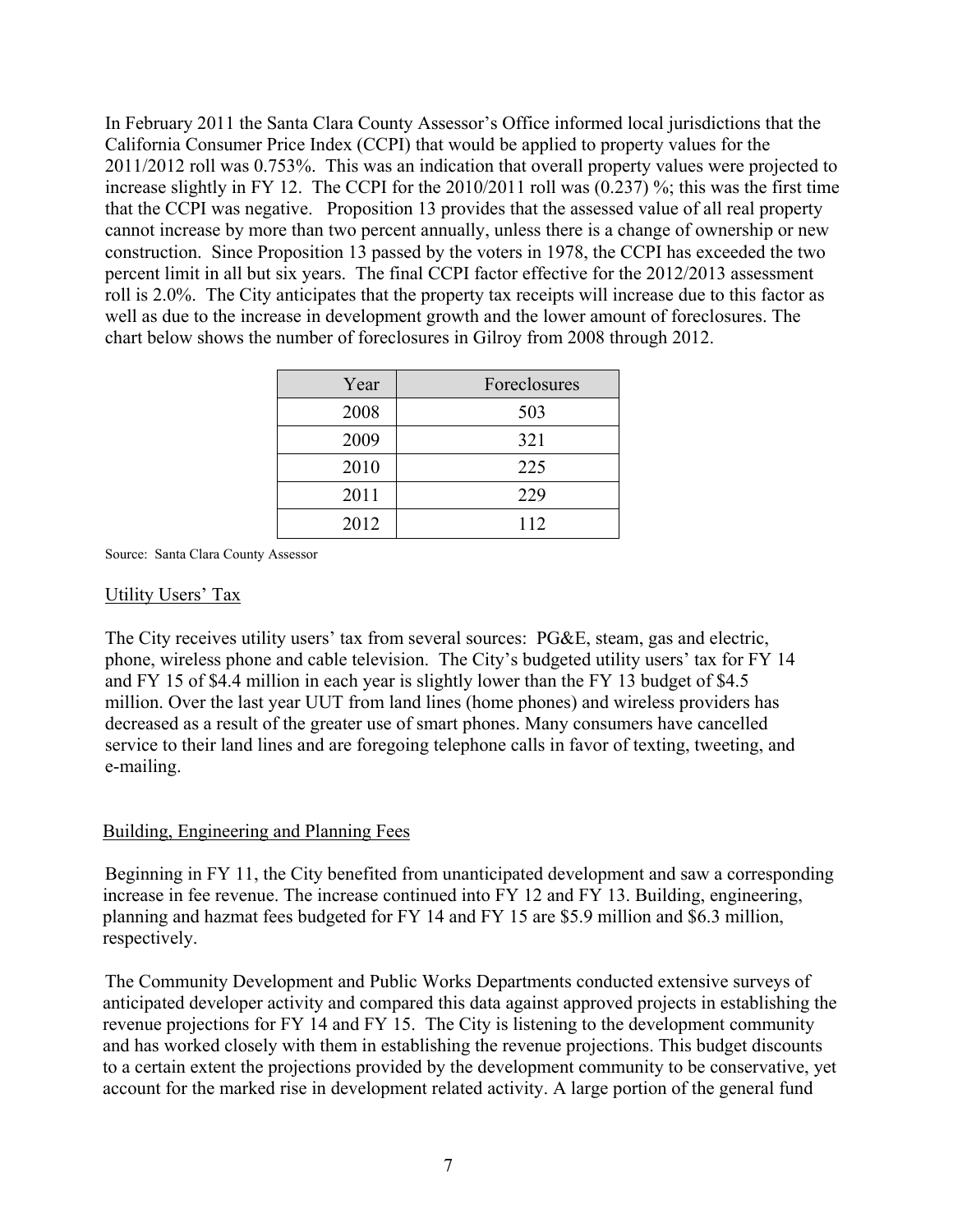revenues attributable to this development activity typically precede actual construction and are related to advance planning processes, building plan and site related plan reviews undertaken by developers in advance of permit issuance. Inspection related fees are received in conjunction with construction. In order to ensure that the City takes a cautious approach while demonstrating actions to meet demand, it will employ a metered hiring plan. The City will ensure that staff is available based on the demonstrated development activity over the course of each fiscal year so that it can calibrate development growth with sufficient staffing. This will allow the City to balance its revenue with its expenditures and reduce expenditures if the development occurs behind the schedule presently anticipated by the development community. The City will allow for appropriate lead time during the process.

# Transient Occupancy Tax and Tourism Business Improvement District

The City receives transient occupancy tax (TOT) from hotels and motels in the City limits. The proposed budget for FY 14 and FY 15 is \$1.1 million each year, compared to the adopted budget for FY 13 of \$0.9 million.

The City of Gilroy Tourism Business Improvement District (GTBID) was established working together with the Welcome Center. The assessment revenue will provide dedicated funding for a sales and marketing plan with the primary purpose of increasing overnight room sales within the GTBID's boundaries as a measure of the city's economic development efforts to further increase business activity. The City will receive a reimbursement for its administration of the revenue.

# Interest

In FY 14 and FY 15, City funds are anticipated to continue to receive a reduced allocation of interest as a result of the decrease in interest rates and reserves. The City's investment portfolio consists of Federal agency bonds, as well as deposits in LAIF. The daily return on LAIF funds has quickly decreased over the last several months as the Federal government has lowered interest rates. The rate of return on LAIF as of July 1, 2008 was approximately 2.86% and the rate of return is currently approximately 0.26%. The City's Federal agency bonds have higher stated interest rates, but many are callable by the issuer. As each of the call dates approach, the issuers call the bonds as the stated interest rates are much higher than market interest rates. The City reinvests the called bonds into replacement bonds or holds the funds in LAIF.

# State Budget Issues

The City continues to monitor the State's proposals for future budgets and report any impacts. One area of funding that is at risk to the City is the Citizens Option for Public Safety (COPS)/Supplemental Law Enforcement Services Fund (SLEFS) funding of \$100,000 per year, which currently supplements sworn personnel in the ACT team. In addition, if the there are no booking fees appropriated by the State, the City would have to pay the County of Santa Clara for its bookings into the County jail again. The financial impact of this item is between \$70,000 and \$80,000 per year. The proposed budget adequately anticipates such possibilities and has built-in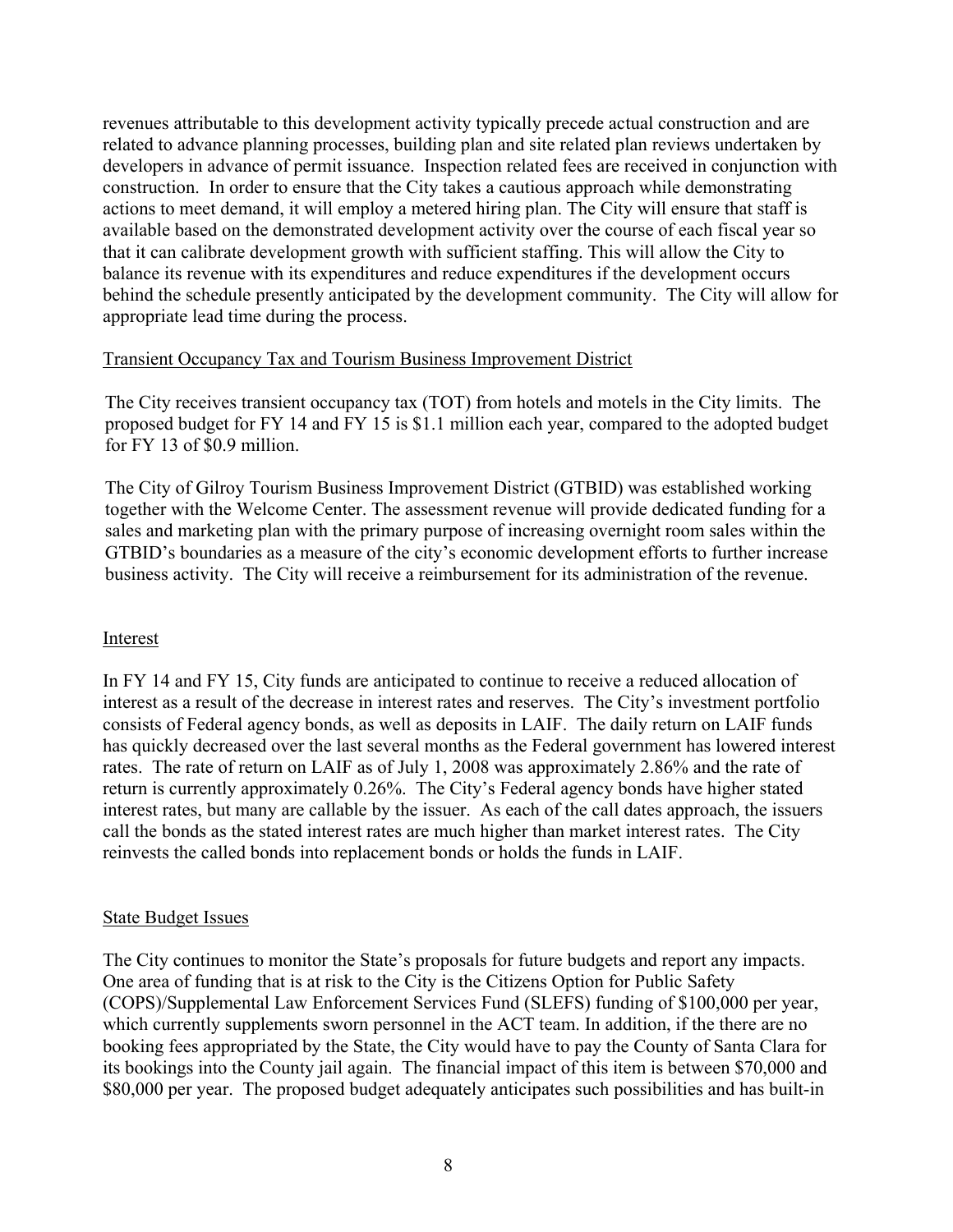adequate funding as a hedge against these potential, yet limited, State actions. The passage of Proposition 22, and Proposition 1A before it, has greatly reduced the State's ability to inappropriately divert local funding.

## **General Fund Expenditures**

The primary uses of general fund expenditures are personnel-related (salaries and benefits) and materials and services.

One of the primary components of the City's personnel expenditures is the contribution to the City's pension program, PERS. PERS is an agent multiple-employer public employee defined benefit pension plan and provides retirement, disability benefits, and death benefits to plan members and beneficiaries. PERS acts as a common investment and administrative agent for participating public entities within the State of California.

The current PERS employer contribution rates and the rates for the next two fiscal years are as follows:

| <b>Employee Group</b>              | FY 13 Employer<br><b>Contribution Rate</b> | FY 14 Employer<br><b>Contribution Rate</b> | FY 15 Estimated<br>Employer<br><b>Contribution Rate</b> |
|------------------------------------|--------------------------------------------|--------------------------------------------|---------------------------------------------------------|
| Safety (Police $&$ Fire)           | 31.23%                                     | 31.75%                                     | 32.35%                                                  |
| Non-Safety<br>(miscellaneous ee's) | 18.49%                                     | 20.18%                                     | 20.97%                                                  |

Due to the economic crisis, the assets of PERS were affected. The resulting investment losses are passed on to PERS agencies through increased employer rates. The employer rates were not impacted by the FY 09 investment losses until FY 12. In an effort to ease the financial burden of future rate increases the PERS Board approved a revised rate smoothing policy given the current economic conditions. The policy smoothes the pension fund's losses over a longer



period to allow for a recovery and to lessen the impact on public employer rates. The City's unfunded liability has increased as result of the investment losses. The chart above shows the PERS rate of return compared to the DOW. The actual rate of return for PERS has exceeded that of the DOW in the majority of years over the last several years. CalPERS has also exceeded its expected rate of return of 7.5% in many years. For the ten years ended January 31, 2013, the CalPERS total return was 7.9%, which includes the recession years (rate of return of -27.8% for the year ended December 31, 2008.)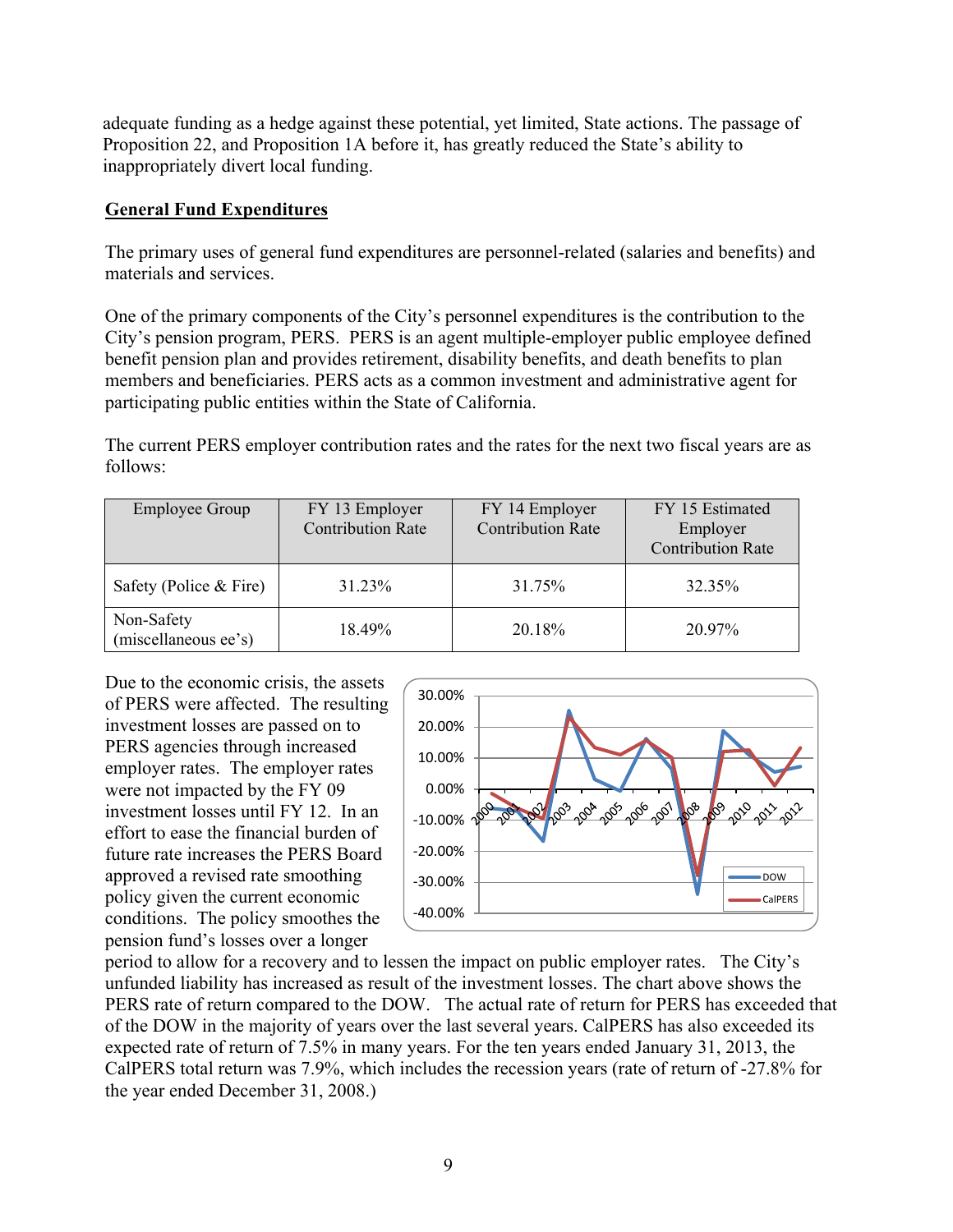The City currently has an unfunded pension liability for its Safety and Miscellaneous plans with CalPERS, consistent with other agencies. In the past and prior to the economic downturn, the City has had a super-funded balance. The unfunded liability changes over time and fluctuates based on many factors and assumptions, including rate of return (discount rate), duration of service and inflation. An unfunded liability represents the amount by which the accrued liability (amounts to be paid out to current and future retirees) exceeds the actuarial value of assets (amounts available to pay the retirees). Funded status is a measure of how well funded a plan is or how "on track" it is with respect to assets vs. accrued liabilities. In April 2013, the PERS Board of Administration modified the rate smoothing process effective FY 16. This change will implement increases for medium sized local agency employer rates for miscellaneous groups by approximately 6.3% and for safety groups by approximately 10% over a five year period. A ratio less than 100% means liabilities are greater than assets. A funded ratio based on the actuarial value of assets indicates the progress toward fully funding the plan using the actuarial cost methods and assumptions. Based on the most recent PERS valuation, the unfunded liability and funded status for each plan is as follows:

|                      | Misc. Plan     | <b>Safety Plan</b> |
|----------------------|----------------|--------------------|
| Unfunded Liability   | \$13.8 million | \$23.0 million     |
| <b>Funded Status</b> | 81.50%         | 78.60%             |

The above liability amounts are based on the assumed growth of the assets using the CalPERS expected rate of return of 7.5%. The unfunded pension liability and employer contribution rate would be higher based on an assumed lower rate of return. Conversely, the unfunded pension liability and employer contribution rate would be lower based on an assumed higher rate of return.

Also impacting the rising cost of providing service is the increasing cost of medical benefits. The budget includes a 5% annual increase cap with employees paying the premium increase cost over that amount. An additional impact on the budget is the cost of the national Health Care Reform Act passed by congress and approved by the president and that becomes effective on January 1, 2014. The new law provides that employers, including state and local governments provide health insurance to part-time employees that work an average of 30 hours per week. Part-time employees that work less than an average of 30 hours per week will be able to obtain health insurance from the federal health insurance exchange. The City will limit health care cost exposure by keeping part-time hours below 30 hours per week.

Below are a highlight of certain programs and projects requiring general fund expenditures that are in furtherance of the City Council goals and objectives discussed above.

# Police

The City's Police Department will continue its primary goal of providing law enforcement protection to our citizens. In addition, the department will focus its efforts on developing anti-graffiti strategies, combating graffiti and addressing homeless issues. Proactive and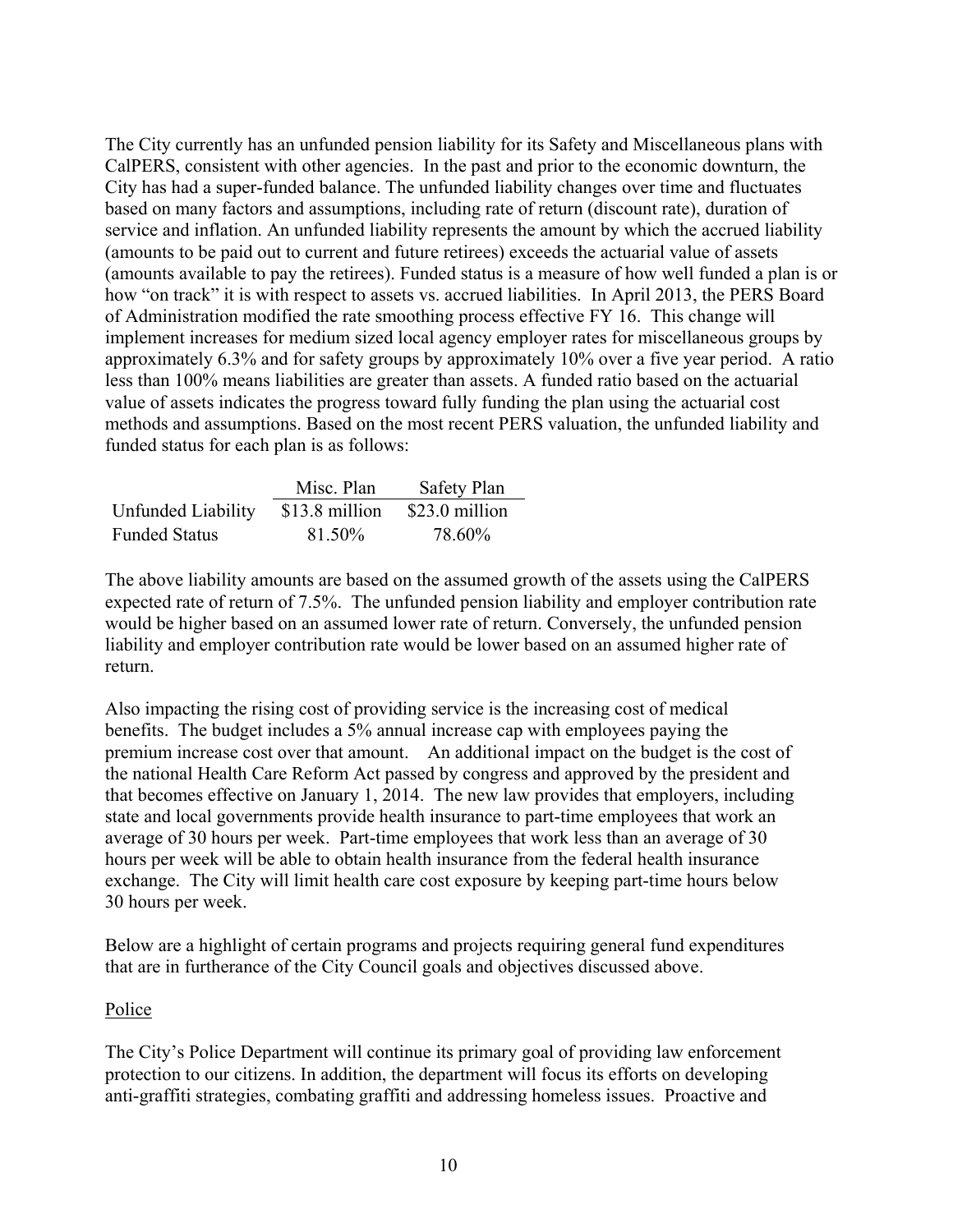preventative patrol remain a constant goal of the police department as is responsiveness to calls for service. During the next budget cycle the department will focus in on specific areas of council priorities including the implementation of the strategic plan for the South County Youth Task Force, with the goal of reducing gang violence and assisting the needs of at risk youth and their families in the community. The department will also undergo a Police Service and Staffing Plan study. In addition, the Police and Community Development Departments will also help to provide guidance to local homelessness advocates working to establish a broader response to homelessness in the community.

The Police Department budget includes necessary resources for the department to meet its statutory training regimen for sworn and non-sworn personnel. Training is a hallmark of a professional department and is necessary to ensure that personnel have the tools and techniques necessary for response to the varying incidents encountered in the field. The Police Department continues to participate in region wide task forces developing advanced communication capabilities and interoperability throughout Santa Clara County and the broader Bay Area.

The Police Department budget also includes the addition of one police officer position in FY 14 and an additional police officer position in FY 15. The positions will be assigned to the patrol division to bolster its current capabilities and allow the department to meet service levels and manage workload. This biennial budget also includes the conversion of a part-time Crime Analyst to full-time to help the department accurately track its performance and benchmarking measures utilizing the crime stats software. The data will assist the department in most efficiently and effectively staffing the personnel and provide the capability of developing staffing strategies and programs geared to address the specific issues the community is facing regarding crime. The department's crime analytics are updated daily allowing the department to brief each work shift regarding recent types and locations of criminal activity and allowing the department to quickly focus on and react to crime trends as they are occurring.

# Community Development

One of Council's goals is to develop a thriving downtown. The Community Development Department, along with the support of other departments, will prioritize downtown vitality, including a city action plan, the Downtown Specific Plan review and paseo development. The department will continue its efforts in exploring an unreinforced masonry (URM) and Façade Financing Program. The City will also develop an economic development policy and tool kit, as well as prioritize the Residential Development Ordinance and development standards. Community Development will serve as the primary staff liaison coordinating and managing the City's General Plan rewrite process. The department will continue its work on implementation of the Habitat Conservation Plan, Climate Action Plan, Housing Element and the Agricultural Mitigation Policy.

As discussed above, the City projects significant development growth in FY 14 and FY 15. If the projected development activity is realized, the City will hire a Planner and a Building Inspector. These positions will help the department in providing planning related services for development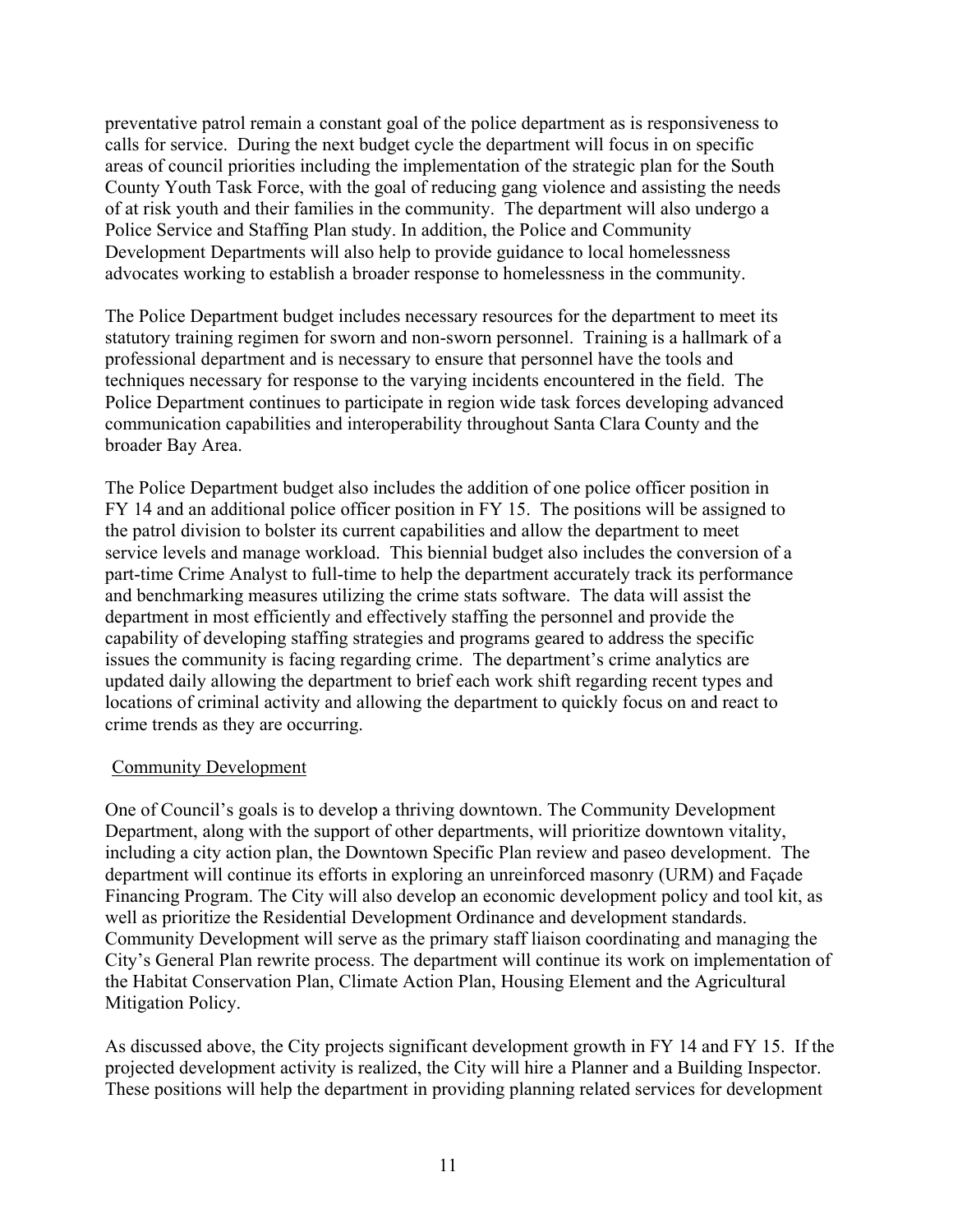applications and stay on top of the work load. The City wants to continue its prudent approach and will provide the management capability to remain flexible and responsive to the desired increase in development activity, while hiring some additional full time staff, but also using the supplement of temporary staff.

The code enforcement division will continue to respond to complaints from the community for enforcement of the City's codes. The department will also continue its efforts to provide hazardous materials inspection services in protection of the South County Regional Wastewater Authority (SCRWA) plant. These inspection services are provided to the cities of Gilroy and Morgan Hill and are paid through the SCRWA. Community Development will also oversee the city's environmental programs including grant programs and public education.

# Public Works

The Public Works Department will oversee a significant number of projects over the term of the biennial budget, many of which are grant funded. The department will further Council's prioritized goal of upgrading city infrastructure and facilities while expanding parking for the library and overseeing the capital projects. The Department will evaluate the structure and site of the Old Youth Center to determine the future use of the facility, as well as work with Recreation in evaluating the feasibility of a water feature at San Ysidro Park.

The City will continue to focus resources on the High Speed Rail, and anticipates receiving state and federal grants. The Public Works Department oversees the operation and capital improvement of the SCRWA, as well as substantially prepares and recommends the City's capital budget to the City Council, that is discussed later in this message.

The capital budget includes significant projects for both the water and wastewater enterprise funds. The proposed budget includes the addition of one Engineer in FY 14 and one Engineering Technician in FY 15 to oversee the influx of projects, as well as support the daily operations of the water and wastewater systems.

# Recreation

The Recreation Department aims to achieve Council's goal of creating a more livable Gilroy community for all. This biennial budget envisions the continuation of creative, fun and healthy activities for Gilroy residents. The Recreation Department is separated into its own departmental structure and concentrates on the provision of programs and services to the community. The department will continue to support the City's youth and senior center programming. Additionally, the department will continue its neighborhood based non-traditional recreation programming. Recreation serves as a central point of our efforts to engage in community building with a focus on extending the reach of our recreation programming in positive ways and on a neighborhood level to enhance the livability of Gilroy. The central notion of community building is to use our combined community resources – those of the City apparatus as well as those of independent organizations – to enhance involvement opportunities for our residents. Doing so creates a stronger community fabric and will assist the community in addressing and solving the less desirable aspects of urban living. Community building is successful if it is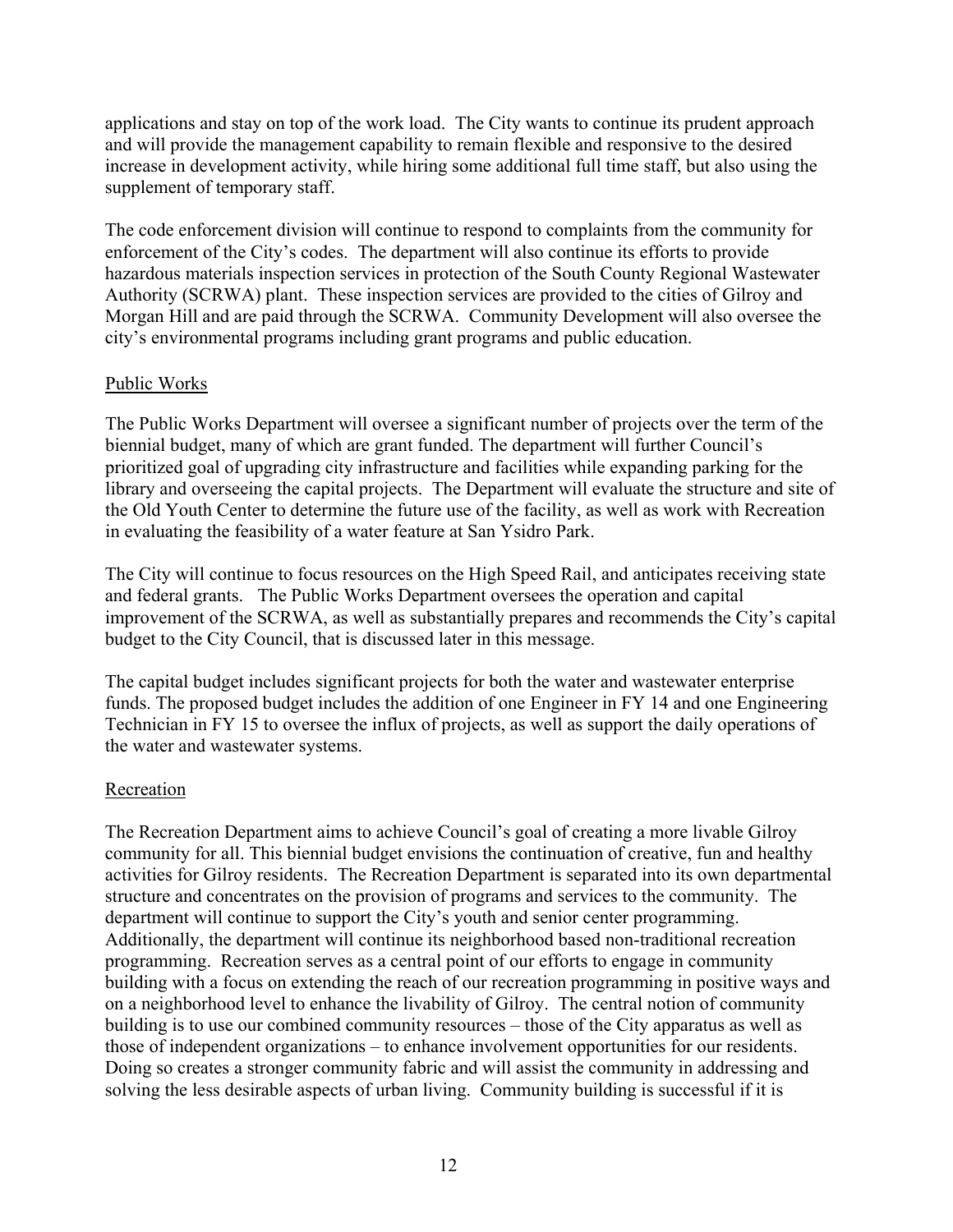approached on a "building block" basis in which the guiding principles of wide spread organizational involvement lead to a progressive, year by year commitment by community partners to become engaged in providing opportunity for resident involvement in defining life activities in our City.

Recreation will work with the Police Department in implementing the strategies of the South County Youth Task Force. This includes the administration of the CalGrip grant, which will provide funding assistance for a Youth Task Force Coordinator, along with contributions from other agencies. The Recreation Department will work with the Public Works Department on the water feature evaluation. The department will soon be in its second season of operating the Aquatics Center at Christopher High School and maintaining its program at Gilroy High School.

# Fire

The Fire Department serves as the City's emergency management agency establishing the City's coordinated response efforts to emergencies of major significance. The department organizes and conducts monthly training for city-wide personnel responsible for responding to and staffing the City's emergency operations center (EOC). The training is an important step in ensuring preparedness for an eventual City response to a manmade or natural disaster. Federal and State reimbursement for City expense in such instances depends on the proper administration of the EOC functions and actions in an emergency. The department will continue to provide City-wide and inter-jurisdictional training opportunities to prepare City staff for large scale mass casualty events. The Fire Department will also coordinate Gilroy's participation in the citizen emergency response training (CERT) program in which interested residents are recruited to be trained to respond to mass emergency situations. Citizen involvement is an integral part of any community's response to disaster.

The Fire Department also serves as the Santa Clara County-wide integrated first responder to calls for emergency medical services. Santa Clara County policy dictates that fire agencies serve as first responders to medical calls for service prior to arrival of ambulance transportation to area wide hospitals. The biennial budget acknowledges the Fire Department's role in providing life sustaining paramedic services to the Gilroy community. In the prior budget cycle, the department secured a two year SAFER grant that funded up to six fire fighters for the two year period, ending December 31, 2012. The department has received approval to its request for extension of this grant and intends to request an additional extension through June 30, 2015. Three of the positions from the grants will be continued at the conclusion of the grant term and will be funded from the City's general fund.

The Fire Department will continue to provide fire inspection services on a multi-year rotating basis. Such inspections serve as a cornerstone measure of fire and loss prevention.

# Finance/IT

The Finance Department provides accounts receivable, accounts payable, general accounting, purchasing, payroll, utility billing, budget analysis, and capital project financial oversight to the entirety of the City operation. The department also serves as the fiscal agent for the South County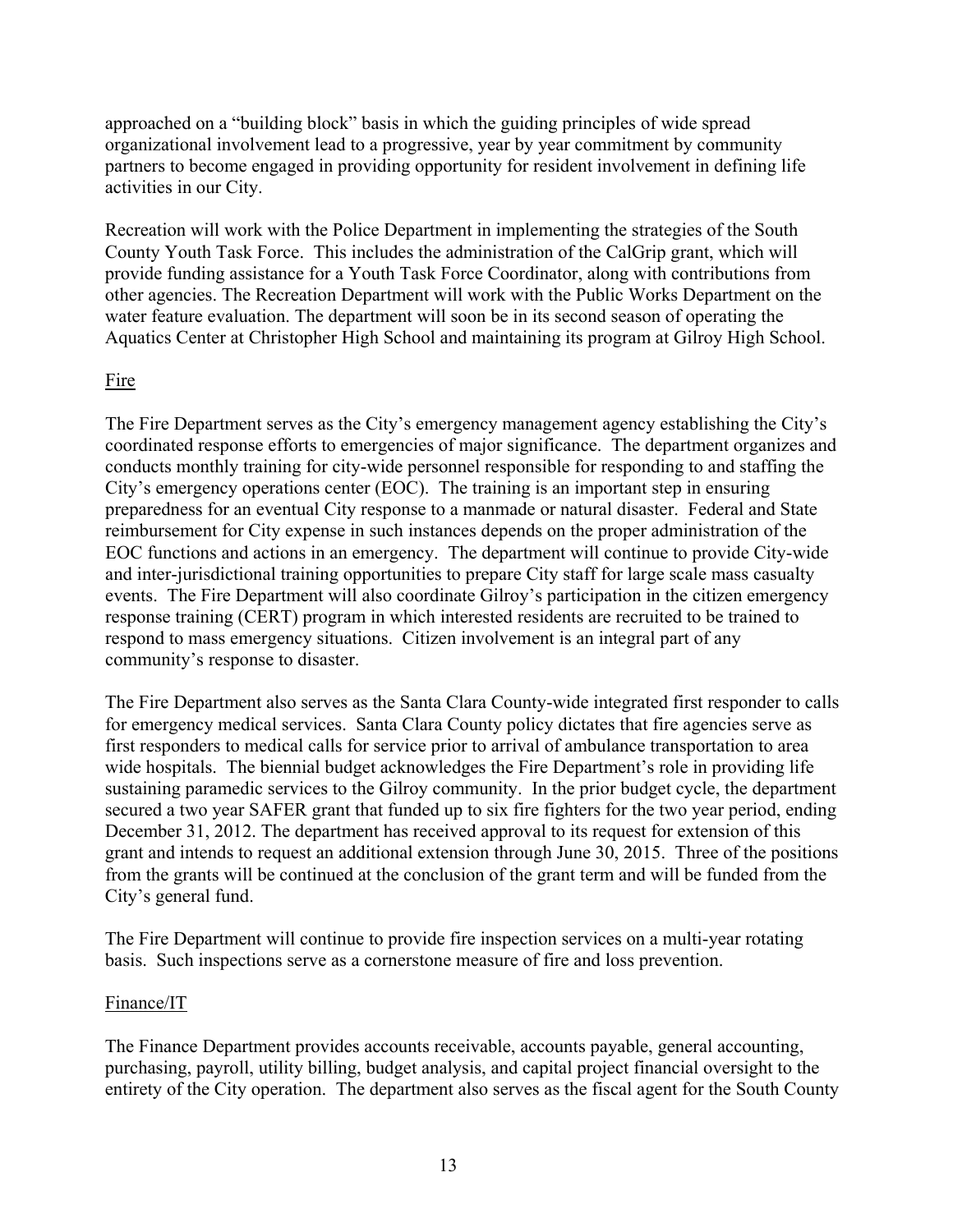Regional Wastewater Authority (SCRWA). The Department will coordinate the compilation and implementation of a new fee schedule. The utility billing division will continue its efforts in the rollout of its online payment website. The Finance Department will continue to monitor the City's short and long term financing strategies for public facilities in consideration of the Bond Anticipation Notes maturing in November 2013. The Department facilitates the budget process and will provide quarterly updates to the City Council.

The Finance Department will continue its administrative oversight of the Information Technology division and managing the City's technological infrastructure. Projects for this biennial budget include implementation of the Technology Communications Master Plan, upgrade of the City's website and its wireless network.

## Human Resources/Risk Management

The Human Resources/Risk Management Department provides recruitment, workers compensation, liability insurance, health and other benefits services to the City's workforce and oversees risk management efforts for both the workforce and City infrastructure generally. Recruitments have increased over the past few years due to several reasons. The City's economic situation has improved, the City has been awarded with personnel grants and also vacancies have been created due to normal attrition. In FY 13 the department conducted 40 individual recruitments involving examination of 1,300 applicants. The pace of recruitments is expected to continue and the extension of timely city services from the various City departments depends on the ability of the City to undertake and complete recruitment processes expeditiously. In FY 14 the department will add a human resources analyst necessitated by the number and pace of recruitments to be conducted in the coming fiscal years. Recruitment and retention of employees that are well trained and capable of delivering services to the community is important to the quality and continuity of those services. The Human Resources Department oversees labor relations processes and administers the City's safety program ensuring that both facilities and work procedures are safe, effective and employees are well trained. A well trained workforce significantly mitigates against both worker and citizen injury. This department will continue to oversee the fleet and facilities division and provide overall administrative direction to those areas of the City's operation managing millions in City assets. The fleet division will pursue grant funded opportunities for all types of vehicles and equipment, including alternatively fueled vehicles and equipment. The facilities division will commence several deferred maintenance projects, such as roofing and painting, as well as focus on energy efficient operations.

The Human Resources Department will assist in determining the scope, cost and best practice models for departmental performance audits. The audits will focus on efficient service delivery, appropriate staffing levels and service priorities. The Department will also keep informed on pension reform and the Affordable Care Act and their applicability to the City, as well as integrate compensation goals into the negotiation process.

#### City Clerk

The City Clerk's Office provides services within the organizational structure to the City Council, City Administrator, the various departments, and the general public. The City Clerk's office maintains its functional filing system and comprehensive electronic records management system.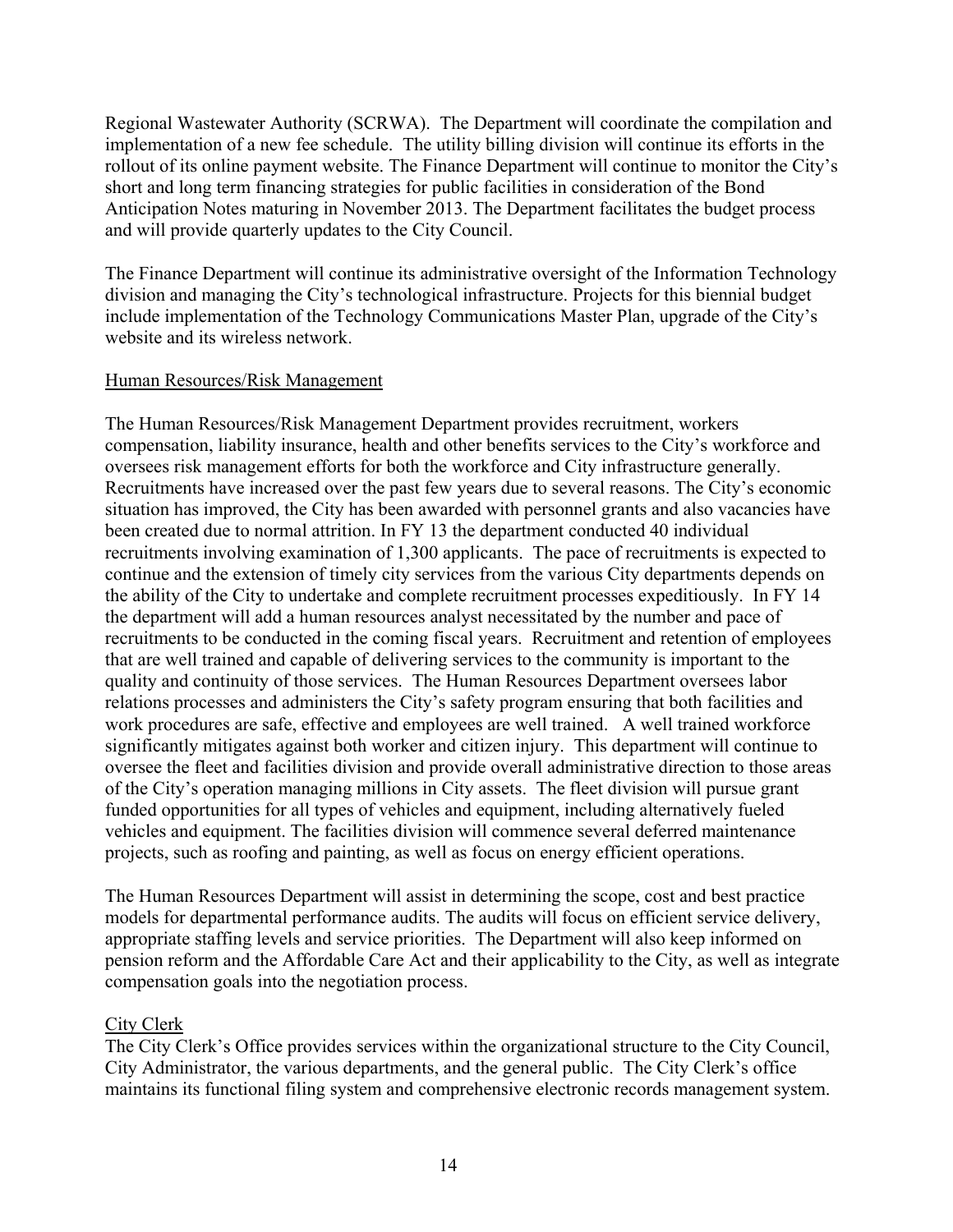It maintains city council meeting minutes, videos and agendas, and maintains the city-wide comprehensive index of public records. The Clerk will manage the City's 2014 election in conformance with local and California elections laws and will consolidate the City's election with the election services provided by the Santa Clara County Registrar of Voters. The Clerk will coordinate the professional codification of the zoning code into the City Code.

# City Administrator

The City Administrator's office is responsible for the administrative management of the City operation including the preparation of the biennial budget. The administrator works with the City Council to develop goals and objectives for the organization which are then addressed in this budget document.

The City will implement the Build One Gilroy Community and continues to focus on active economic development efforts in cooperation with local partners to bring increased economic activity and opportunity to the City. The budget includes funding to the Gilroy Welcome Center at \$300,000 per year, Gilroy Economic Development Corporation at \$200,000 per year, wayfinding at \$250,000 per year and the Discover Gilroy campaign at \$75,000 per year.

The City's public information office coordinates the televised broadcast of City Council meetings, the dissemination of the City's quarterly newsletter to citizens, the development of materials and presentations that provide information relative to and that further the successful implementation of City programs and projects. The public information office will develop informational videos on topics of interest highlighting city projects and programs.

# **SPECIAL REVENUE FUNDS**

The 200 series of funds are Special Revenue Funds that account for revenue sources that are restricted for specific purposes (other than those resources to be expended solely for the construction of major capital facilities). Below is a discussion of the significant special revenue funds with operational budgeted revenues or expenditures. The capital expenditures for these funds are discussed in the CIB section below.

243 - CALGRIP (California Gang Reduction Intervention and Prevention) Grant - These are State funds used to supplement the salary of the South County Youth Task Coordinator and the Gang Reduction Intervention and Prevention initiative. The City of Gilroy has a matching portion as well as other Santa Clara agencies participating in Gang Prevention. Total expenditures for this grant are anticipated to be \$263K and \$279K in FY 14 and FY 15, respectively.

248- State Block Grant - This is a one-time block grant to acquire equipment and provide education to reduce crime and improve public safety. The City anticipates receiving and spending \$100K in both FY 12 and FY 13 unless the State's budget does not appropriate such funding.

250 - BEGIN Downpayment Assistance Program - The purpose of this program is to assist homebuyers with downpayment assistance consistent with State of California BEGIN program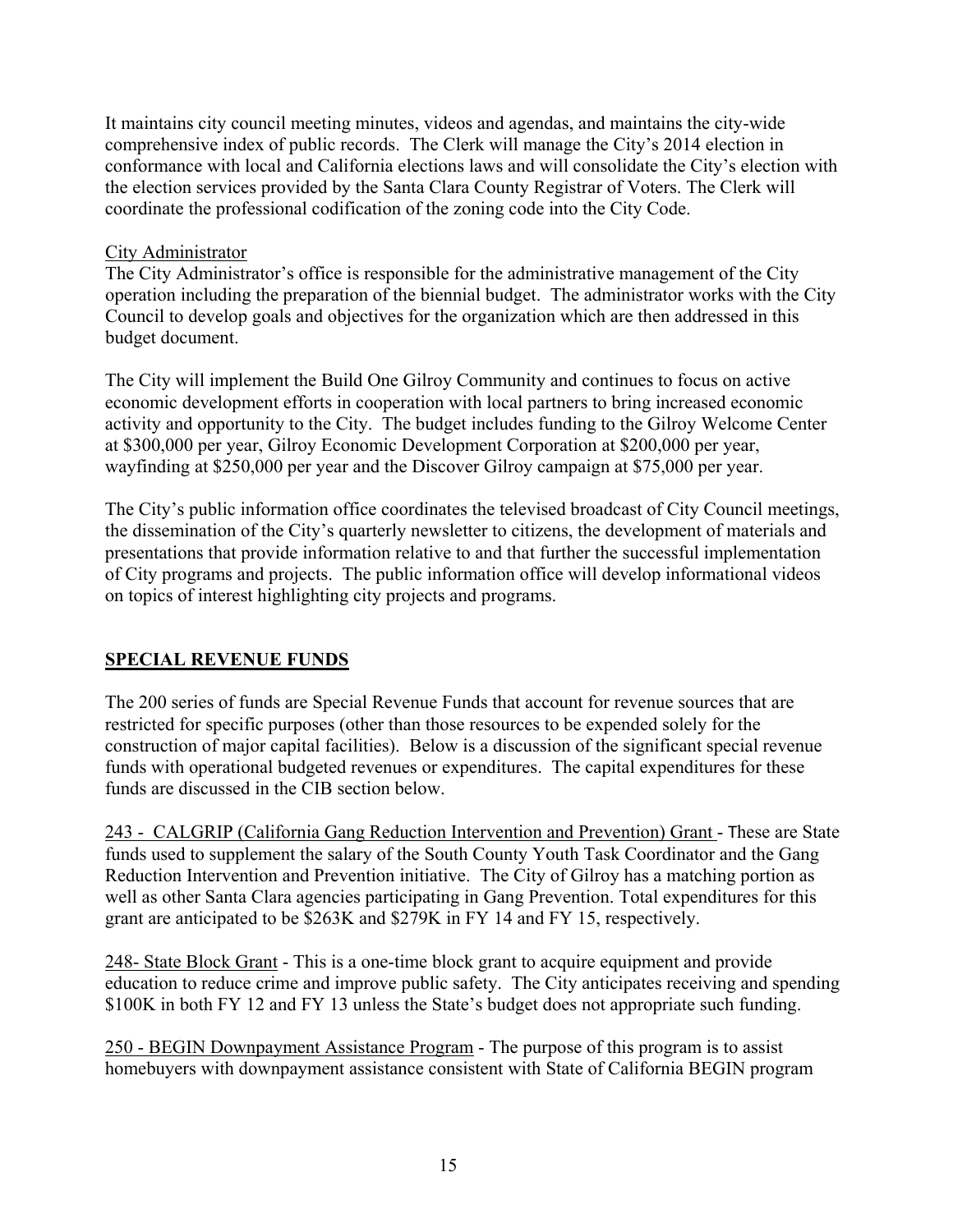funding guidelines for the purchase of their first home. The City anticipates spending state grant funding of \$0.9 million in FY 14.

253- Proposition 172 Sales Tax - Funds are received from State sales tax and must be used for public safety activities. In FY 14 and FY 15, \$172K and \$175K, respectively is anticipated to be spent and received.

254- Community Development Block Grant – The Department of Housing and Urban Development (HUD) provides an annual grant to operate the Community Development Block Grant Program (CDBG). In FY 14 and FY 15, \$520K and \$501K, respectively is anticipated to be spent.

259- Housing Trust – Funds are used for a variety of housing assistance activities including loans and grants to benefit low income housing. Revenue for each of FY 14 and FY 15 is projected at \$273K and \$261K. Expenditures are projected at \$425K and \$437K for FY 14 and FY 15, respectively.

268- REACT Task Force - These grant monies come from the State government for the REACT Task Force (Rapid Enforcement Allied Computer Team) position. The grant reimburses the partial salary and benefits of a FT sworn Police Officer. In FY 14 and FY 15, \$168K and \$170K, respectively, is anticipated to be spent and received.

273- Fire SAFER Grant – This grant is used for the SAFER (Staffing for Adequate Fire and Emergency Response) program. SAFER is funded by the U.S. Department of Homeland Security/FEMA. The grant is used to pay the salaries and benefits of up to six fire fighters. Monies are received on a reimbursable basis. In FY 14 and FY 15, \$935K and \$444K, respectively, is anticipated to be spent and received.

290- Recreation – This fund tracks the activities of the Recreation Department. In FY 14 and FY 15, the City projects a subsidy from the general fund of \$1.9 million and \$2.0 million, respectively.

# **CAPITAL FUNDS**

The 400 series are capital funds and are discussed below in the CIB section.

# **DEBT SERVICE FUNDS**

The 500 series are debt service funds that account for resources accumulated for the payment of debt principal and interest (other than that for proprietary fund debt). The debt service for the Gilroy Community Library bonds is accounted for in this series of funds. The revenue source for these funds is property tax collections. The City also accounts for the debt service on its public facilities debt (lease revenue bonds and bond anticipation notes) in this series of funds. The City is continuing to monitor the bond market in evaluating the best strategy for refinancing the BANs prior to the November 1, 2013 maturity.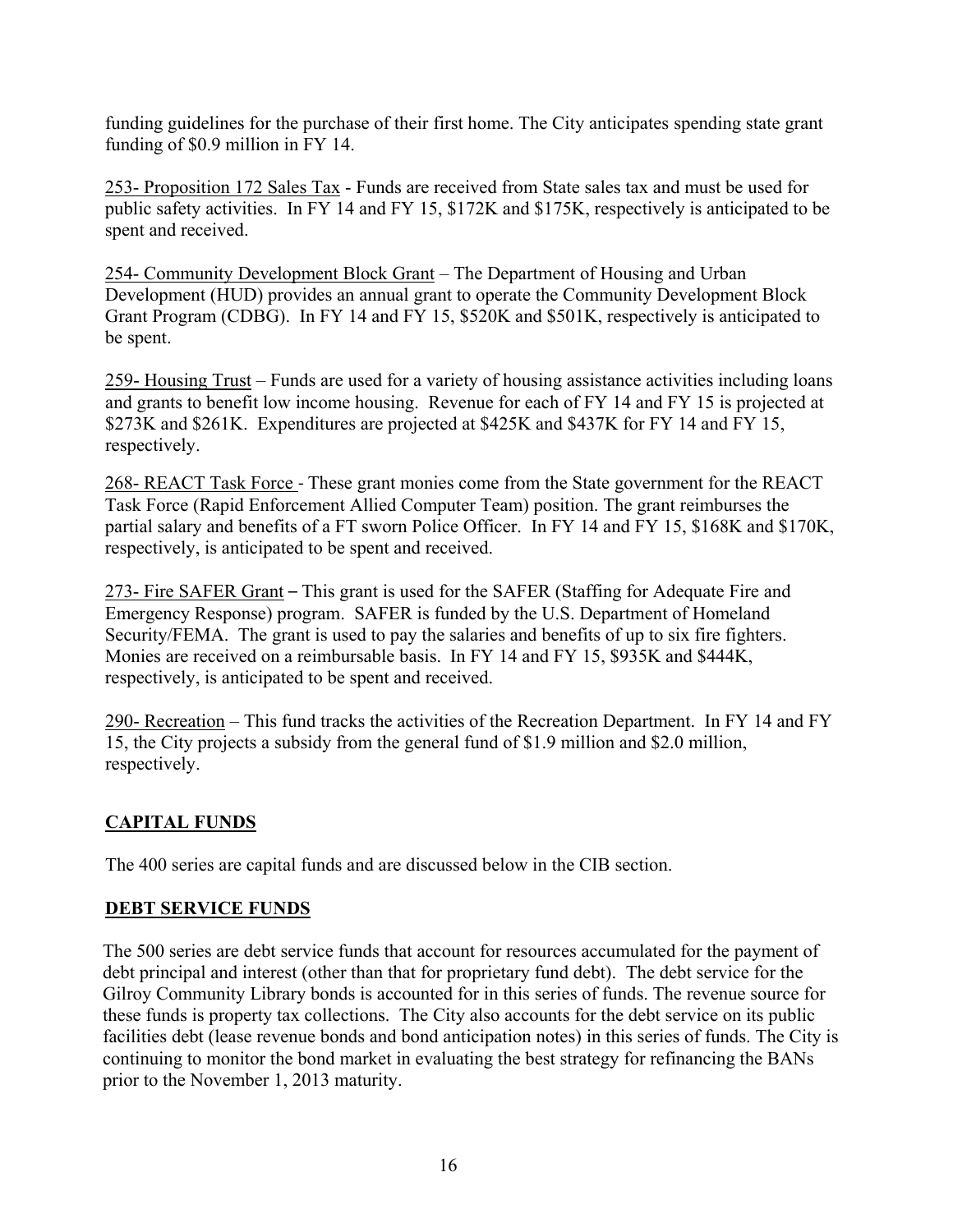# **INTERNAL SERVICE FUNDS**

The 600 series are Internal Service Funds and are a proprietary fund type to account for goods or services provided to other departments of the City where the intent of the City is that the costs of these goods or services are to be recovered through interdepartmental charges at the time that the goods are delivered or the services are rendered to those departments. Below is an overview of the internal service funds with operational expenditures.

600- Fleet Services - This internal service fund includes all the operations required to maintain the City's vehicles. The costs are recovered through an annual "user fee" which is charged to all departments/funds that have vehicle use. This fund also provides capital funding for replacement of all the City's vehicles on an "as needed" basis. Operational expenditures in this fund include salaries, support services, fuel and maintenance. Since resources are limited, expenditures continue to be limited over the next few years.

620- Worker's Compensation - This internal service fund accounts for all expenses relating to worker's compensation (i.e., injury claims, insurance premiums, etc.). The costs are recovered through an annual "user fee" which is charged to all departments/funds that have employees.

630- Liability Insurance - This internal service fund accounts for all expenses relating to the City's general liability insurance. The costs are recovered through an annual "user fee" which is charged to all departments and funds.

651- Facility Services - This internal service fund accounts for all expenses relating to the operation and maintenance of City facilities. The costs are recovered through an annual "user fee" which is charged to all departments/funds that have facilities.

690- Information Technology - This internal service fund accounts for all expenses relating to computer hardware, software, maintenance, capital purchasing, and other service charges. The costs are recovered through an annual "user fee" which is charged to all departments/funds that have computer equipment.

# **ENTERPRISE FUNDS**

The 700 series are Enterprise Funds and are a proprietary fund type and account for operations where the intent of the City is that the costs of providing goods or services to the public are to be recovered primarily through user charges.

700- Sewer - This fund is a sewer enterprise fund which operates and maintains the sewer collection system and treatment infrastructure for the City. Sewer maintenance and operations covers the ongoing maintenance of the existing sewer collection system and treatment infrastructure for the ongoing collection and treatment of sewer from residences and businesses within the City. Monthly sewer use fees collected for maintenance and operations are used to maintain the sewer collection system and treatment infrastructure after it has been constructed and for its useful life. Additionally, these fees may be used to replace the existing sewer collection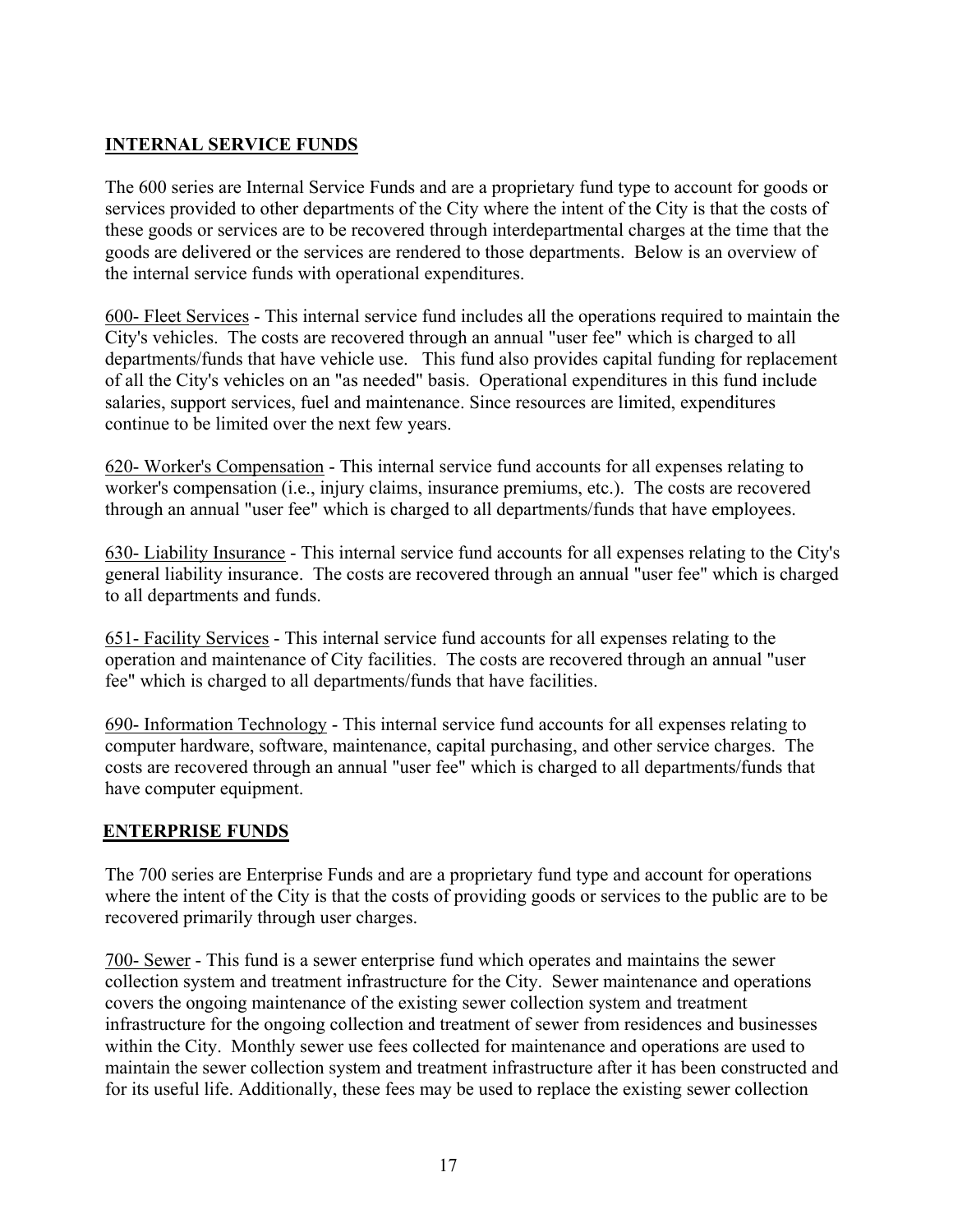system and treatment infrastructure when it wears out. These fees are not used to install new sewer collection system and treatment infrastructure related to a brand new development or for an existing development that requires increased capacity because it expands its operations. In the case of new or expanded development the user pays a Sewer Impact Fee equal in the amount necessary to accommodate its new or expanded use. Sewer Impact Fees are collected in a completely different fund, Fund 435, and cannot be used to fund ongoing sewer collection system and treatment infrastructure maintenance and operations.

The City's wastewater is treated at the South County Regional Wastewater Authority (SCRWA) facilities. The proposed budget for the SCRWA operations and capital improvement budget is provided to the City Council for review and approval.

The City completed its water and wastewater user rate study and Proposition 218 process for wastewater rate increases initially effective March 1, 2012. The next increase in the wastewater rates (8%) will be effective on July 1, 2013.

720- Water - This fund is a water enterprise fund which operates and maintains the water treatment, storage and delivery system infrastructure for the City. Water maintenance and operations covers the ongoing maintenance of the existing water treatment, storage and delivery system infrastructure for the ongoing treatment, storage and delivery of water to residences and businesses within the City. Monthly water use fees collected for maintenance and operations are used to maintain the water system after it has been constructed and for its useful life. Additionally, these fees may be used to replace the existing system infrastructure when it wears out. These fees are not used to install new water system infrastructure related to a brand new development or for an existing development that requires increased capacity because it expands its operations. In the case of new or expanded development the user pays a Water Impact Fee equal in the amount necessary to accommodate its new or expanded use. Water Impact Fees are collected in a completely different fund, Fund 436, and cannot be used to fund ongoing water system maintenance and operations.

The water fund is subject to volatility because it is driven by two key cost factors: (1) electricity costs and (2) Santa Clara Valley Water District's (SCVWD) groundwater management fee. To help control electricity costs, the Water Operations division has continued to work diligently over the last several years to take advantage of the lower electricity rates by only pumping during "off peak" hours. The result has been very positive with reduced power costs. The water user fees have stayed consistent between years.

# **Capital Improvement Budget**

The capital improvement budget continues to primarily consist of projects funded through grants. The capital budget provides a 6-year window of projects to be completed within the CIB horizon, although only the first two years of significant projects are specifically addressed in this transmittal letter. The financial health of the capital improvement funds have improved over the last few years as a result of the unanticipated development.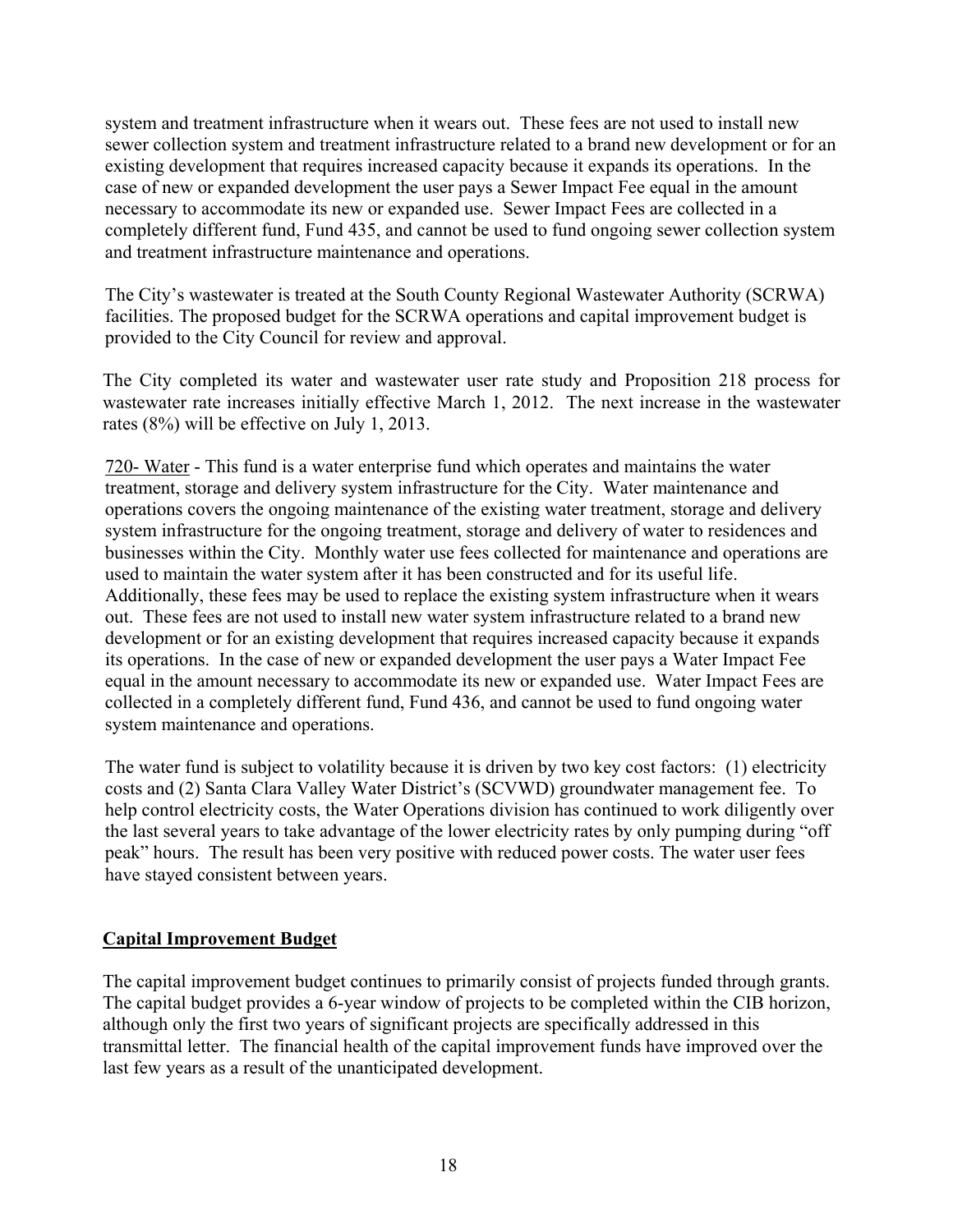#### Fund 200 (Sidewalk Repair Reserve)

These funds are used for sidewalk repairs and the interest on the principal balance of the fund is used for the prioritized repairs.

#7, Sidewalk Curb and Gutter – 80/20 Program: This project will repair approximately 10,000 square feet of sidewalk, curb and gutter in each fiscal year by working with property owners to qualify them for participation in the City's 80/20 program.

#1 - 2, Sidewalk Repair: This involves maintenance or repair of existing City facilities and/or replacement of existing equipment.

## Funds 209-213 (Gas Tax Funds), 224 (Transportation Mobility Grants), 225 (Vehicle Registration Fees)

#s8 - 9, 11, 17, 20- 23, 38, 42, 44, 46 - 49 Street projects: These projects will be completed using gas tax funds, transportation/mobility grant funds and vehicle registration fees.

#s 10, 24, Street Light Conversion to LED: These funds will be used for a street light retrofit from high pressure sodium to light emitting diode fixtures (LED). The project will incorporate citizen input through a demonstration project that will display various types of LED lights for citizen review. The demonstration project/citizen input and light selection process will occur in FY 13-14 and 14-15. Conversion will start in FY 14-15 and last approximately 5 years.

#s12, 25, Other Grants and Rehabilitation Projects: Funds have been set aside for project costs that would be spent upon acceptance of grant awards from sources such as One Bay Area Grant, BEP funding or similar opportunities. The specific projects have not yet been identified and will be consistent with the other projects described below within these funds.

#s 13, 33, Fourth Street Streetscape from Monterey to Eigleberry: This is one of the nine side streets in the downtown area. This one-block street segment connects residential areas and the Civic Center to the downtown. It also connects transit patrons to the western portion of downtown along Eigleberry, where historical homes are beginning to transition into a professional office district. The Fourth Street Streetscape project is part of implementing the comprehensive Downtown Gilroy Specific Plan and, therefore, is an essential element in the success of the Specific Plan. The project design elements will be consistent with recently constructed Monterey Street and Sixth Street Streetscape projects.

#s 14, 34, Fifth Street Streetscape from Monterey to Eigleberry: This is the same project description as Fourth Street, except the project location is on Fifth Street between Monterey Street and Eigleberry Street.

#s 15, 36, Church Street Safety Project: The purpose of this project is to provide improvements that will help to reduce collisions and improve vehicular, pedestrian, and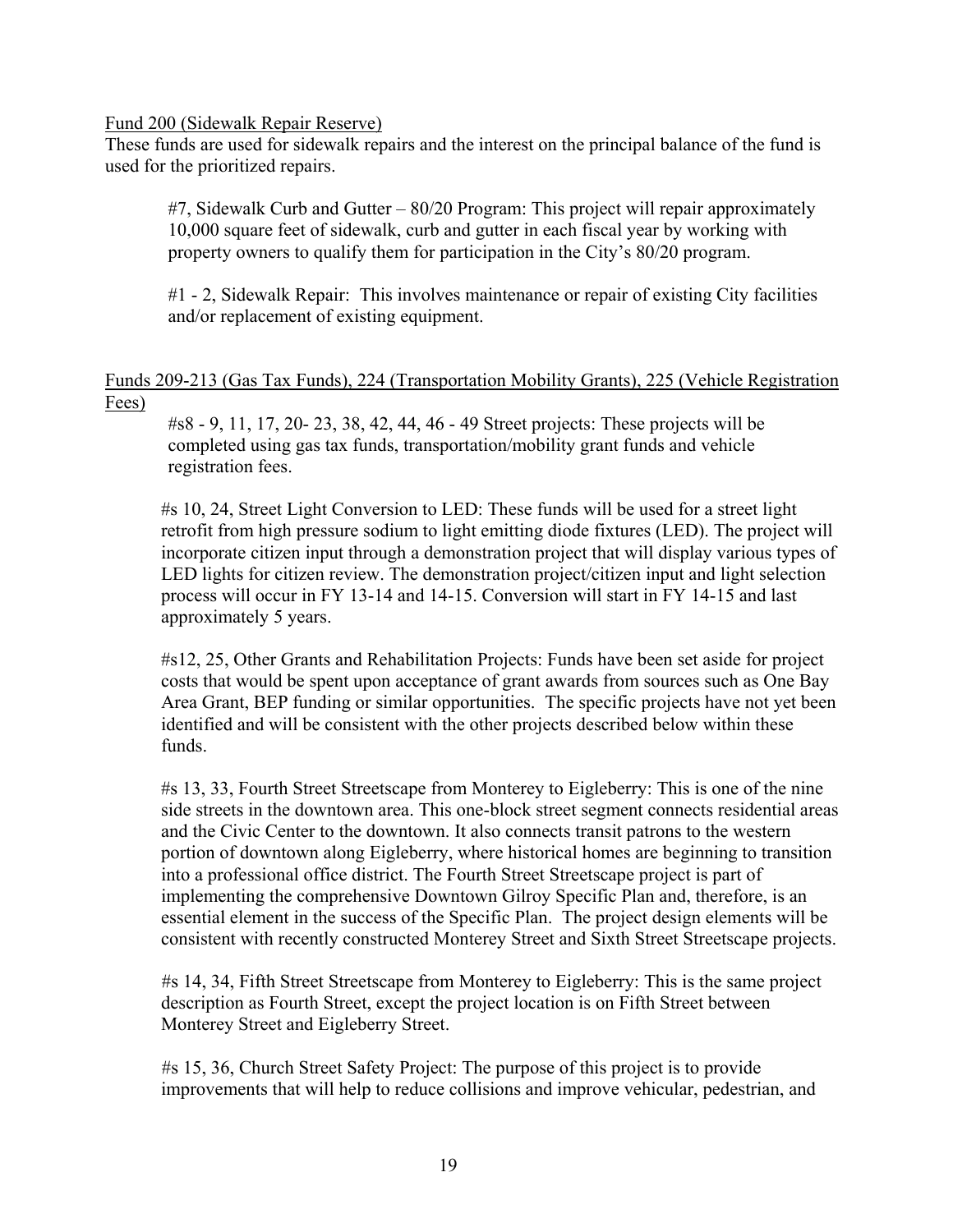bicycle safety. Church Street experiences diverted traffic away from the more congested Monterey Road to the east. These diverted vehicles are typically only pass-through vehicles which have been observed to travel at higher speeds. This project will provide traffic calming measures and general traffic control to appropriately accommodate the diverse mix of users of this roadway segment.

In an effort to increase the safety and discourage cut-through traffic, improvements to Church Street are proposed to include: consistent bike lane and on-street parking delineation, pedestrian-level street lighting, and new intersection curb bulb-outs. Each of the measures discussed above will enhance the mobility and safety of the Church Street corridor for pedestrians, bicycles, and the safer movements of vehicles along the corridor.

#s 16, 37, Welburn Street Safety Project: The Welburn Avenue corridor is classified as an arterial roadway between Monterey Road and Church Street, a collector roadway between Church Street and Wren Avenue, and an arterial west of Wren Avenue to the project limit at Santa Teresa Boulevard. Welburn Avenue experiences relatively high volumes of traffic, especially in the collector roadway section of the corridor.

The purpose of this project is to provide improved safety and access for vehicles, pedestrians, and bicycles. The project proposes to stripe bike lanes or provide shared bike facilities throughout the Welburn Avenue corridor to provide improved access for cyclists as well as reduce vehicle speeds and better delineate narrower travel lanes in the current arterial section of the corridor.

In addition, the project is proposing improved street lighting, throughout the corridor including the replacement of existing luminaire heads with LED heads and the installation of additional luminaires in areas along the corridor currently with no street lighting or at intersections where improved lighting would help with nighttime safety. Pedestrian access will be improved through the installation of new ADA compliant pedestrian ramps at specific intersections as well as refreshed or new crosswalk striping. Overall, the project will improve the access and overall safety of the Welburn Avenue corridor for each of the primary modes of service.

#s 18, 39, Tenth Street Traffic Signal Fiber Optic: The Tenth Street Corridor from Monterey Street to Orchard Dr. is a major east-west connector serving the south central portion of Gilroy that connects western neighborhoods with jobs east of Highway 101 and access to Santa Teresa Blvd., Monterey Road and Highway 101. Significant bus transit services travel on this street.

Improvements along the Tenth Street corridor will include ADA improvements, crosswalk striping, bicycle access improvements including striping and signal loops, traffic signal detection upgrades, traffic signal communications upgrades, traffic signal operations improvements (i.e. increasing the number of phases) and signal retiming.

#s 19, 40, Monterey Street Traffic Signal Fiber Optic: The Monterey Street Corridor from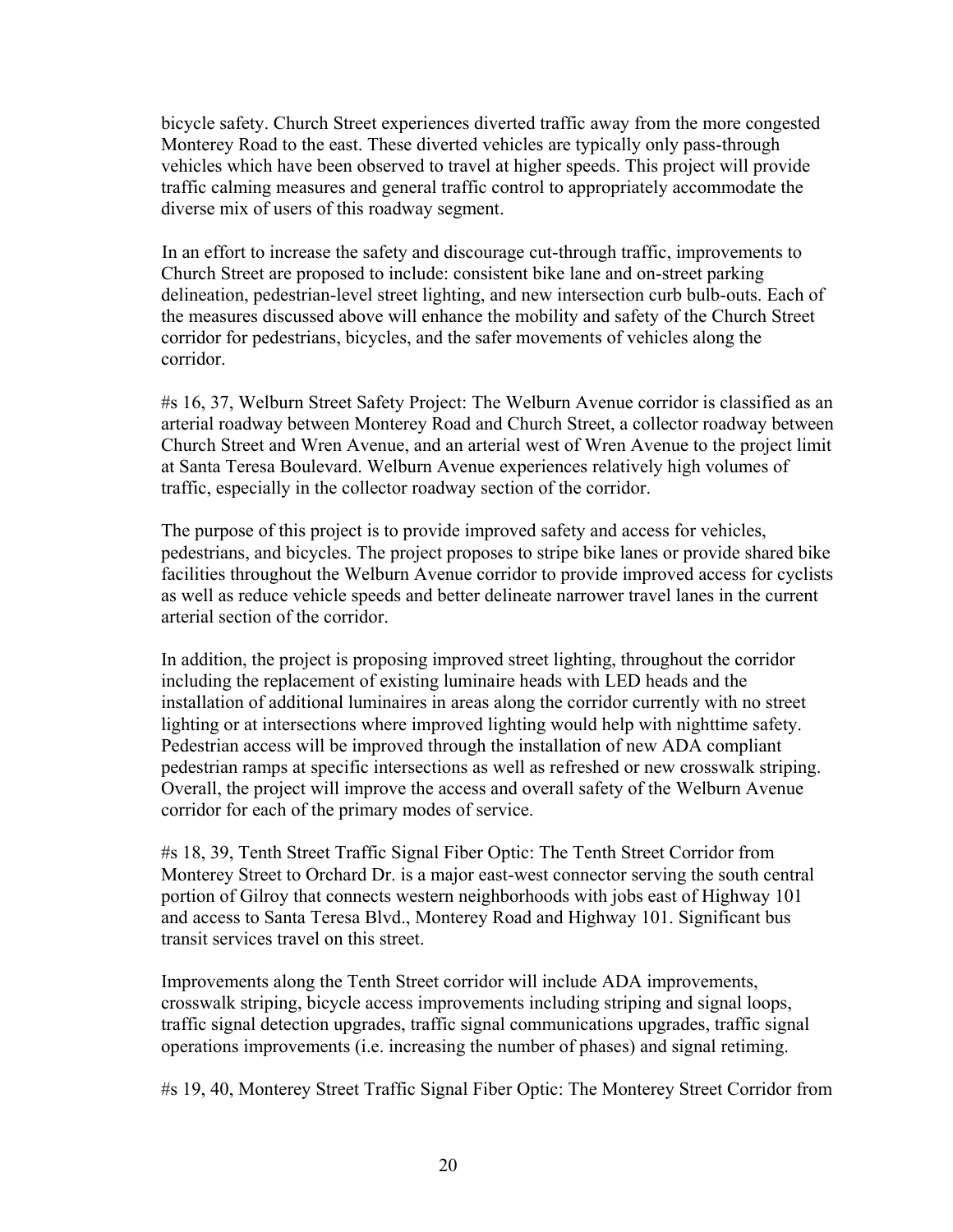First St. to Tenth St. is the City of Gilroy's prime north-south commercial connector. It serves vehicular, transit, bicycle and pedestrian needs and provides the primary access to the Downtown and the VTA regional transit center at the Historic Gilroy train depot. Significant local and express bus transit services travel on this street.

Improvements along the Monterey Street corridor will include, ADA improvements, pedestrian crosswalks, bicycle access improvements including striping and signal loops, traffic signal detection upgrades, traffic signal communications upgrades, traffic signal operations improvements (i.e. increasing the number of phases) and signal retiming.

#s 26, 29, 99, Ronan Channel Trail Construction: This project will include funds from the Santa Clara Valley Water District (SCVWD) Stewardship Grant Project and the One Bay Area Grant (OBAG) program, as well as funding from the City's public facilities impact fund (Fund 440). The Ronan Channel project will convert an existing unpaved creek-side maintenance road that is closed to the public to a multi-use public trail for use by bicyclists and pedestrians. The maintenance road is currently operated by the SCVWD. The trail will be operated and maintained by the City of Gilroy through a joint use agreement. Proposed project improvements include designing the following elements: paving the existing maintenance road on one side of the creek to trail standards established in the Gilroy Trails Master Plan; fencing between the roadway and the trail per SCVWD/City standards; native planting and water-conserving irrigation adjacent to the trail; standard street crossing and vehicular barriers where the trail intersects with streets; trails signage at all access points, and interpretive signage along the parkway. The trail will be designed in compliance with ADA accessibility guidelines. Interpretive themes and displays will be designed in partnership with SCVWD and the Gilroy Unified School District (GUSD). The Ronan Channel trail will include a new pedestrian bridge over the channel.

#s 27, 100, Bicycle Expenditure Program (BEP) Sports Park Trail Construction: Using grant funding and the City's public facilities impact fund (Fund 440), this project will connect to and expand the existing Uvas Creek Trail system at the Sports Park and will take pedestrians to Gavilan College. This project consists of asphalt over an aggregate base. A bridge is planned to cross Uvas Creek connecting the open space area with the Gilroy Sport Park. Street crossing improvements are required at Santa Teresa Blvd/Mesa Rd/Gavilan College intersection. The project with include amenities and concrete split rail fencing.

#s 28, 101, Downtown Paseo –7453 Monterey Street: In 2005, the City of Gilroy completed the Downtown Specific Plan for the purpose of creating a unique and identifiable downtown that is economically vibrant and pedestrian-oriented. One of the most important improvements that can be made to the Downtown is the addition of urban green spaces in the form of plazas, paseos and informal pedestrian spaces. Paseos located at mid-block, are pedestrian passageways that add dimension and improve connections to the downtown pedestrian network as most blocks along Monterey Street are fairly long. They also provide convenient and improved access to parking and other businesses located directly behind Downtown building frontages. Funded with transportation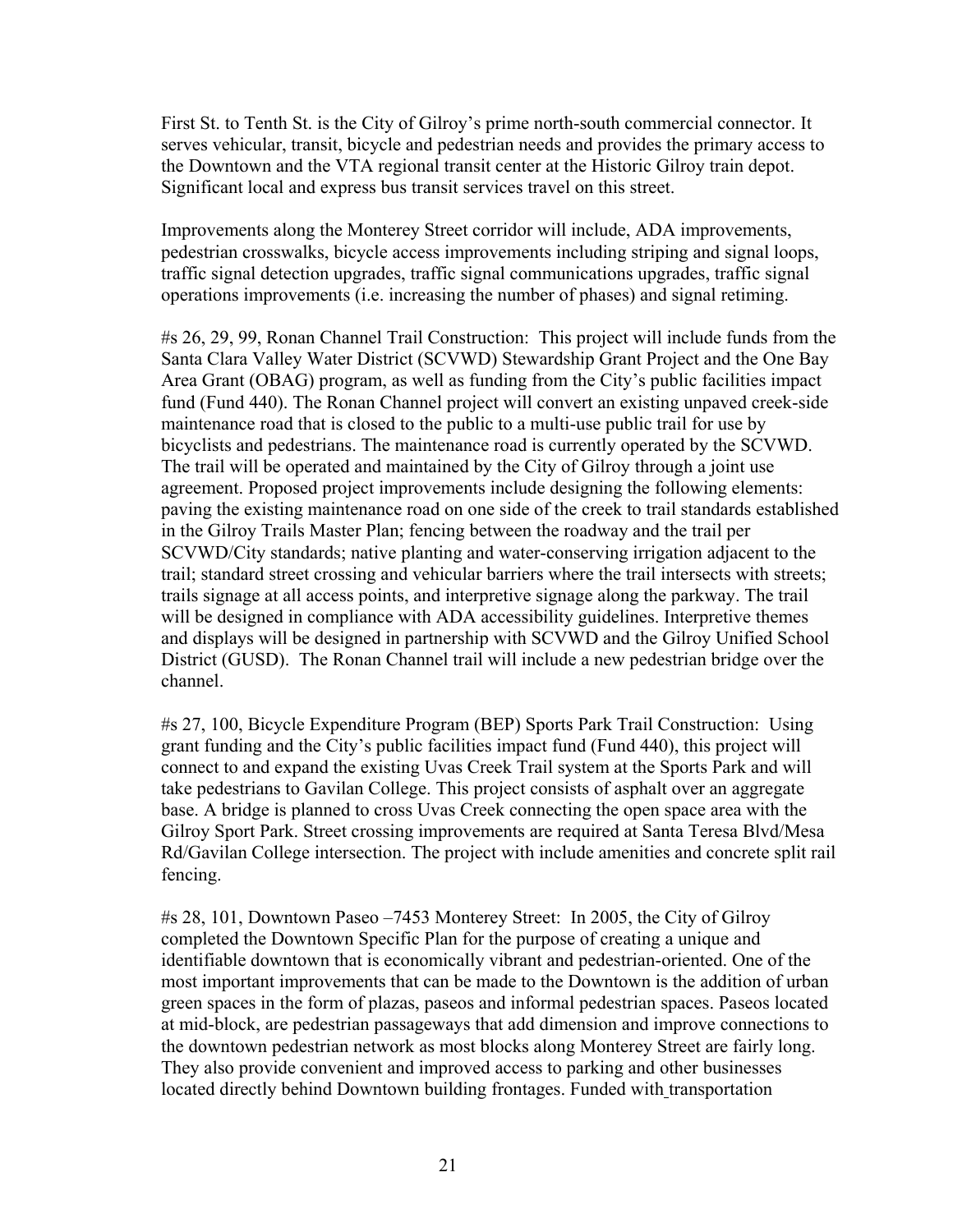mobility grant monies and the public facilities impact fund, this project connects the Monterey Street Downtown corridor to parking located on Eigleberry Street. The scope includes the construction of a paseo with landscaping, site furnishings such as benches, trash receptacles, and lighting. The project includes a formal trash enclosure and compactor for surrounding businesses, provision for public restrooms, lighting and safety cameras, additional lighting of parking lot leading into the paseo and provisions for support of public art.

#s 30, 41, 103, 107, Lion's Creek Trail: This project involves the completion of the multiuse trails for bicycles and pedestrians along stretches of Lions Creek. This will complete another significant section of the city's trails master plan.

# 31, Tenth Street Improvements: The Transportation Agency of Monterey County (TAMC) is the lead agency in a project to add a third rail to the railroad crossing at Tenth Street. The City project will complement this by widening Tenth Street to three lanes in each direction and adding other improvements associated with the installation of the third rail line. This represents the City's proportional cost for this project with TAMC. The improvements will be consistent with City and railroad standards.

#s 32, 104, Bicycle Expenditure Program Gilroy Gardens Trail: This project will use BEP funding and public facilities impact funds to connect to and expand the existing Uvas Creek Trail system at Third Street and will take pedestrians to Gilroy Gardens. This trail represents 9000 linear feet of a 12' wide bicycle/pedestrian trail with 18"-24" wide aggregate shoulders on each side. Trail materials will be asphalt on top of an aggregate base. Trail amenities will include bench seating, trash receptacles, pet bag dispensing stations, and interpretive signage at interim points and trail signage and bollards at trail end/start points. Concrete split rail fencing is planned in zones adjacent to agricultural uses and landscape improvements will consist of trees, shrubs/grasses and temporary irrigation. Striping will separate two-way trail uses.

#s 35, 105, Downtown Paseo #2: This represents a second paseo in addition to the one described above at 7453 Monterey Street to be funded through a grant and the public facilities impact fund. The site for the second paseo has yet to be identified. Funds have been allocated to this project in anticipation of the site selection.

#s 43, 108, Vehicle Emission Reduction by Schools (VERBS Phase 2): This project will provide the Gilroy Early College Academy (GECA) located on the Gavilan College campus with safe pedestrian access using grant funding and public facilities impact funds. This will close the extensive sidewalk gap between the campus and adjacent residential neighborhoods located to the north. The school crossings improvements will use the latest methods and technologies for enhancing student safety such as high visibility crosswalks and new signage. The sidewalks will provide continuous walking routes for the high school students.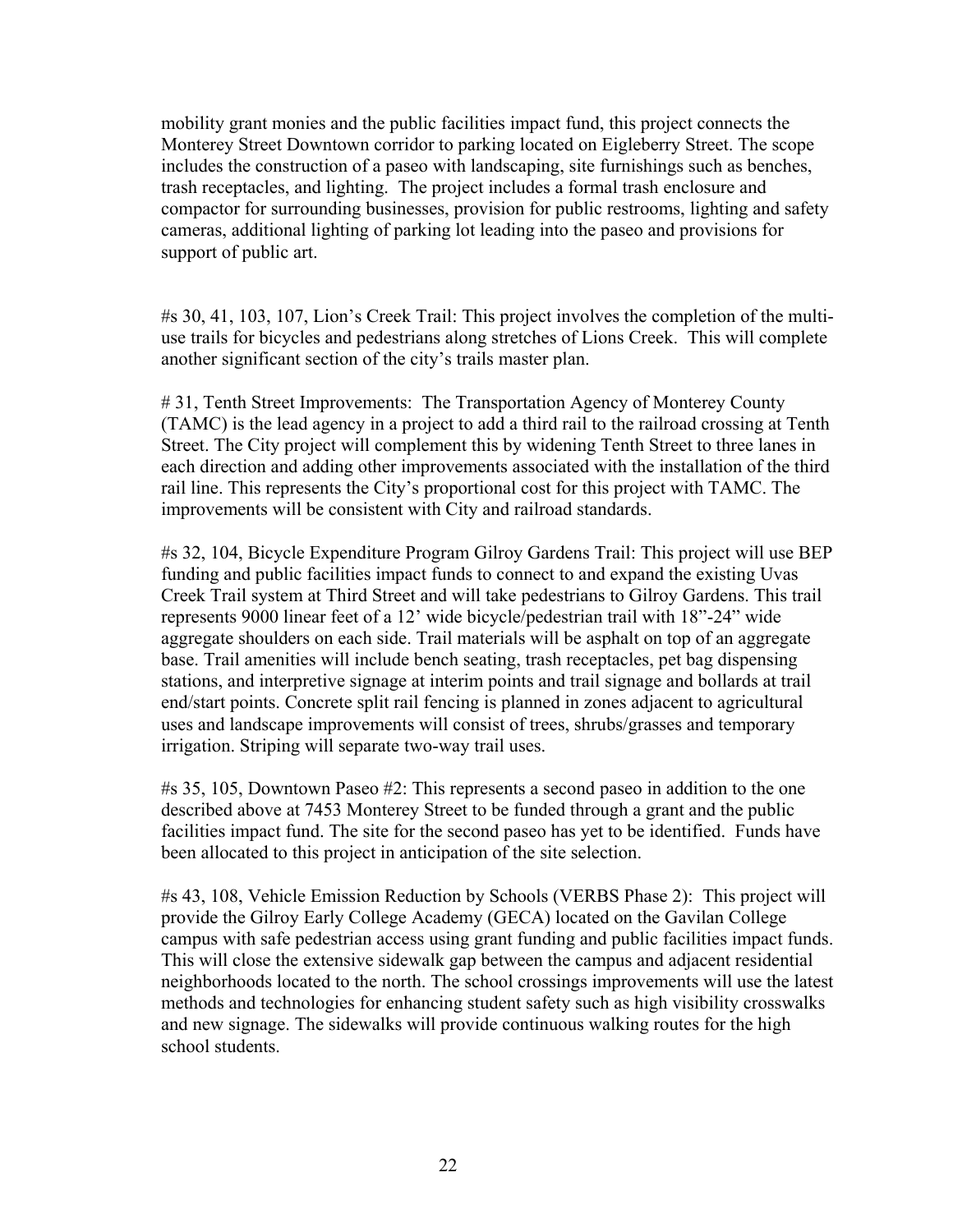#### Fund 400 (Capital Projects Fund)

Revenue to the fund is from interest income and transfers from the general fund.

#57, Sidewalk Curb &Gutter 80/20 Program: In addition to Fund 200 funding, this project will repair approximately 10,000 square feet of sidewalk, curb and gutter by working with property owners to qualify them for participation in the city's 80/20 program each fiscal year.

#58, San Ysidro Park Water Feature Study: This project is a study to determine the feasibility of constructing a water feature at San Ysidro Park.

#59, One Time Capital Projects: These funds are set aside for one-time costs for projects yet to be identified including use as matching funds for grants and programs that become available to the City during the budget term.

#### Fund 415 (Gilroy Community Library)

The purpose of this fund is to finance the acquisition, construction and improvement of facilities to be used as a public library within the City of Gilroy. Funding was provided by issuance of general obligation bonds.

#s60 - 69 Library Project: The construction of the library facility was completed in 2012. The expenditures in FY 14 and FY 15 represent the cost of providing additional parking.

#### Fund 433 (Traffic Impact Fund)

The Traffic Impact Fund (TIF) is intended to finance the construction of streets, bridges, interchanges and traffic signals.

The following projects (roadway segments and extensions, bridges and intersections) are reimbursements to developers for expenditures to construct traffic improvements already budgeted for in this fund. These developers will bear the full initial cost of the required improvement and will be reimbursed according to the City's reimbursement policy. #88 and #91 represent reimbursements to developers for improvements that are already completed and in place.

Roadway Segments and Extensions:

#79, Extension and widening of Cohansey from Murray Avenue to the City limits #90, Extension and widening of Wren Avenue from Farrell Avenue to City limits. This project will be completed in conjunction with the Harvest Park development.

#### Intersections:

#86, Improvement of the Luchessa Ave., Princevalle St. Intersection #92, Improvement of the Luchessa Ave., Thomas Rd. Intersection #95, Improvement of the Monterey St. Luchessa Ave. Intersection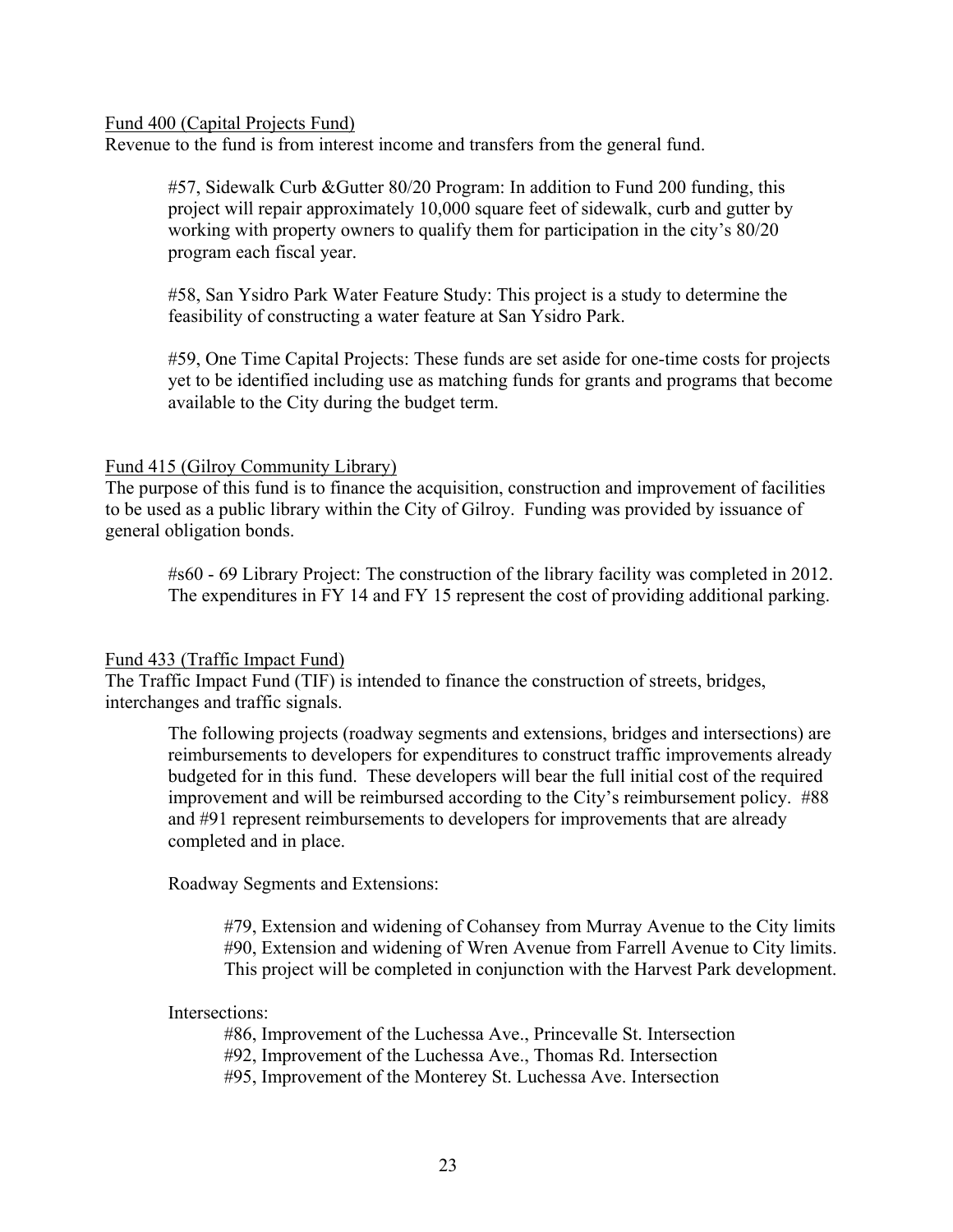#s81- 82, TDA City Handicap Ramps: This project continues the city's long-term commitment to the city-wide installation of ADA assessable ramps at sidewalk corners where they do not presently exist.

#84, Sixth Street Curb Extension: This project provides a variety of street improvements along Sixth Street at various locations between Camino Arroyo and Eigleberry Street, including the following: (1) Repair damaged traffic signal fiber optic cable east of the Sixth Street Overcrossing and modify the existing pullbox to meet current standards and prevent future damage; (2) Remove and replace failed sections of sidewalk along the south side of Sixth Street west of Monterey Street; (3) Install street lighting improvements at the intersection of Sixth Street and Eigleberry; (4) Construct curb extensions at the intersection of Sixth Street and Eigleberry.

#87, Fitzgerald Avenue Improvements: This represents the City's proportional cost for this project on Fitzgerald Avenue from Santa Teresa to Monterey Road with the County of Santa Clara. The improvements will be consistent with City and County standards.

## Funds 435 (Sewer Development) and Fund 700 (Sewer Enterprise Fund)

Fund 435 is used for the construction of sewer collection and conveyance systems and Fund 700 is an enterprise fund which operates and maintains the sewer collection system.

#s 96, 422, Sewer Main Trunk: This project consists of the construction of a new 42 inch sewer trunk main to replace an existing 33 inch trunk main installed in 1960 from Holloway Road to the South County Regional Wastewater Authority Treatment Plant and the extension of a 33 inch trunk main under Highway 152 at Camino Arroyo. This project replaces aging existing facilities as well as install new, increased capacity.

#### Funds 436 (Water Development)

Fund 436 is used for the construction of water transmission, distribution and storage systems within the City's water system.

#97, Miller Avenue Water Main Connection to Reservoir B&G: This project will improve the efficiency of the current connection between the water system and the reservoirs by adding a parallel line adjacent to the existing 18" line from the 24" trunk main from Santa Teresa Blvd to the reservoir sites at Santa Teresa Blvd and Miller Street.

# Fund 440 (Public Facilities Impact Fund)

The Public Facilities Impact Fee supplies this fund in order to finance improvements to Parks, Police, Fire, City Facilities and the Library. The projects listed below are in addition to the ones described above that have more than one source of funding.

#102, Christmas Hill/Ranch Site Facility Project: This project will include a study of the structure and surrounding site area to determine the future use of the facility.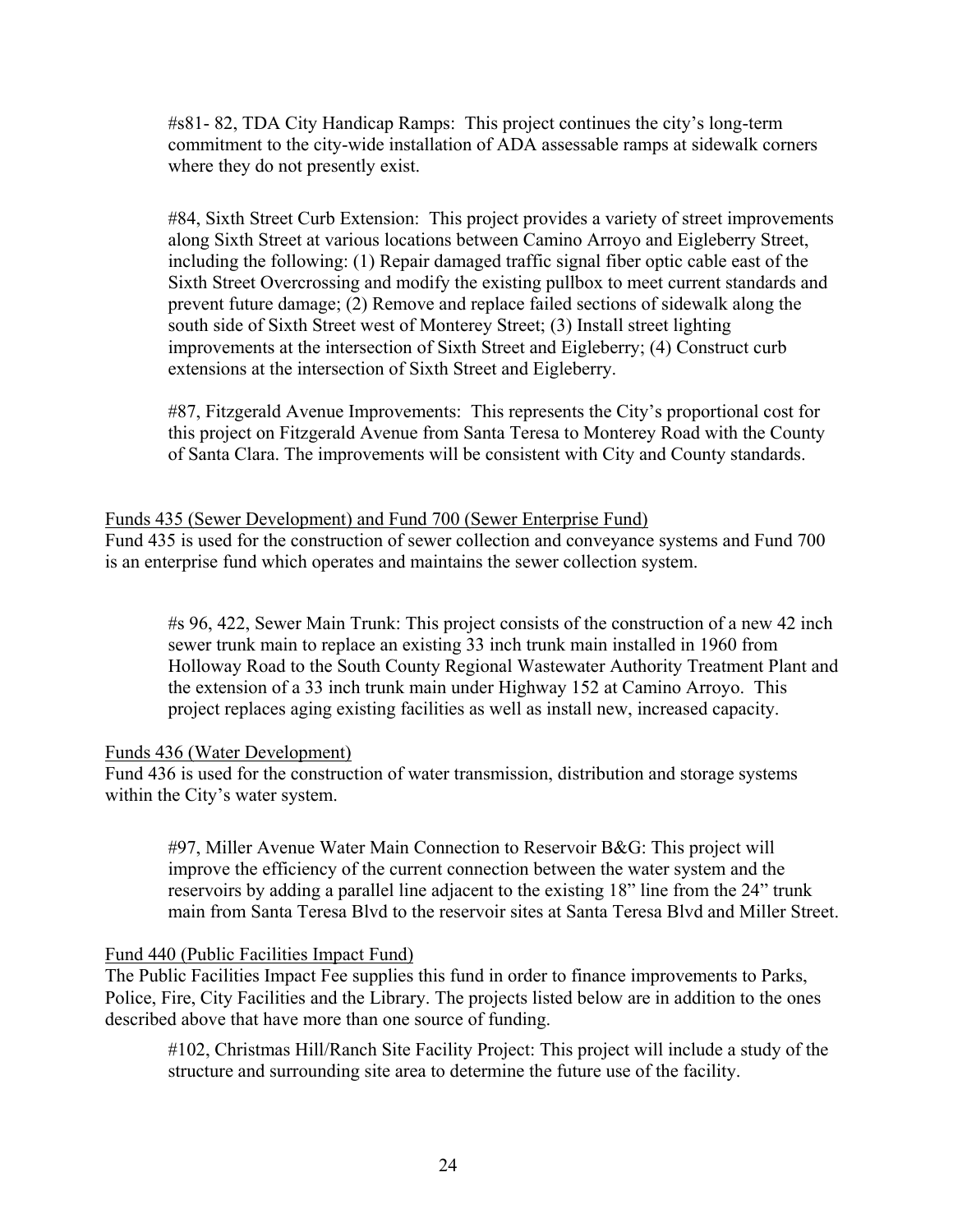#106, Old Youth Center Evaluation: This project will evaluate the structure and site of the Old Youth Center on Railroad Drive to determine the future use of the facility.

#109, Hazmat Container and Dog Kennel at Corporation Yard: This project at the Corporation Yard consists of a new hazmat container facility and a new building to provide shelter for dogs.

#s110-111, Additional Civic Center Land and Demo: Consistent with the Civic Center Master Plan, five properties along Dowdy are to be acquired by the City over time. This project sets aside funds for the purchase of those properties when they become listed for sale, and provides for the subsequent demolition.

## Funds 600, 605 and 690 (Fleet, Equipment Outlay and Information Technology (IT) Funds)

#s112 - 417, These CIB items are for the purchase of internal service fund capital, including fleet, equipment, and IT purchases for safety and non-safety operations.

## Fund 700 (Sewer Enterprise Fund)

#s418, 420 -421, 437, Miscellaneous Equipment and Maintenance: This includes equipment for the operation of the wastewater collection system, as well as ongoing maintenance projects.

#s423 - 436, Main Replacements: These projects will replace sanitary sewer mains at designated locations throughout the City, including Church, Wayland, Fifth, Seventh and Rosanna, Streets; Swanston Lane; Forest Avenue; Monterey Road and alleyways and backyards. Sewer mains will be sized to meet current demands.

#### Fund 720 (Water Enterprise Fund)

Fund 720 is an enterprise fund which operates and maintains the water production and distribution system.

#s438 -439, 441 -445, 448 – 450, 452, 455, 460, 462, 464, Miscellaneous Equipment and Maintenance: This includes equipment for the operation of the water distribution system, as well as ongoing maintenance projects.

#s 45, 456 - 457, 463, First Street Water and Storm Drain Main (Phase I, II and III): This project includes the removal and replacement of a water pipe that is over 100 years old. Phase 1, which was previously considered by the Commission, consists of a section of pipeline less than a mile in length along First Street from Monterey Road to Wren Avenue. No new connections are proposed. Although the purpose of the project is not to increase the pipeline's capacity, the diameter of the pipe will increase from about 16" to 24", connecting two existing 24" diameter sections of the pipeline. The larger diameter will significantly reduce pumping costs due to friction in the pipe. The existing pipe is of an unusual oval shape, making it very difficult to repair. During Phase I, the City will